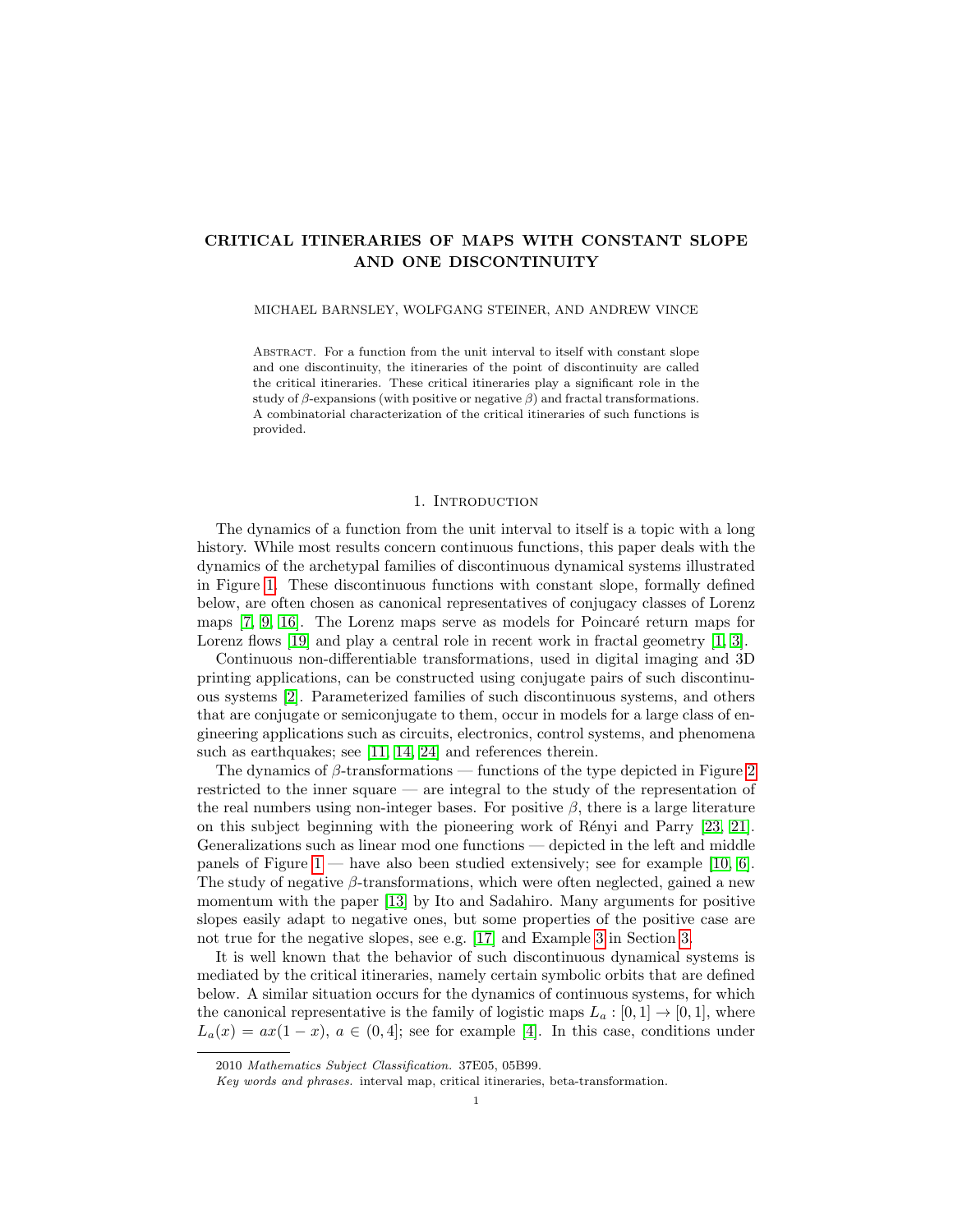which a given continuous system is conjugate to a logistic map are well understood in terms of a symbolic orbit of the critical point,  $x = 0.5$ . This symbolic orbit (which is analogous to but not the same as the critical itineraries in the present work) have been fully characterized [\[20\]](#page-17-17). The present paper provides an analogous, succinct, complete characterization of the critical itineraries of the discontinuous systems illustrated in Figure 1. While related results are present in the literature, many discussed in Section [6,](#page-16-0) the present characterization appears new; in particular, the case of negative slopes has not been treated elsewhere.



<span id="page-1-0"></span>FIGURE 1. Maps with constant slope and one discontinuity.

In the left and middle images in Figure [1,](#page-1-0) the restriction to the dotted square is (after proper renormalization) of the form  $\beta x + \alpha$  mod 1 with  $|\beta| > 1$ . This is true in general when  $\beta > 1$  $\beta > 1$ . For  $\beta < -1$ , however, the right image in Figure 1 gives an example where the situation is different, hence the class of functions that we consider is larger than that of the maps  $\beta x + \alpha$  mod 1 with one discontinuity.

It is convenient to consider generalized  $\beta$ -transformations of the form

$$
f_{\beta,p}:\ \mathbb{R}\to\mathbb{R},\quad x\mapsto\begin{cases} \beta x & \text{if } xp, \end{cases}
$$

with  $\beta, p \in \mathbb{R}$ , and  $|\beta| > 1$ . More precisely, we define two functions  $f_{\beta, p, \pm}$  by

$$
f_{\beta,p,-}(p) = \beta p, \ f_{\beta,p,+}(p) = \beta(p-1), \ f_{\beta,p,-}(x) = f_{\beta,p,+}(x) = f_{\beta,p}(x) \text{ for } x \neq p.
$$

For the trajectories  $f_{\beta,p,\pm}^n(p)$  of the discontinuity to be bounded, we need that

(1.1) 
$$
\beta > 1, 1 \le p \le \frac{1}{\beta - 1}, \text{ or } \beta < -1, \frac{\beta^2 + \beta - 1}{\beta^2 - 1} \le p \le \frac{1}{\beta^2 - 1}
$$

(which implies that  $|\beta| \leq 2$ ). For these parameters, we have

$$
f_{\beta,p}\left(\left[0,\frac{\beta}{\beta-1}\right]\right) = \left[0,\frac{\beta}{\beta-1}\right] \quad \text{and} \quad f_{\beta,p}\left(\left[\frac{\beta}{\beta^2-1},\frac{\beta^2}{\beta^2-1}\right]\right) = \left[\frac{\beta}{\beta^2-1},\frac{\beta^2}{\beta^2-1}\right]
$$

when  $\beta > 1$  and  $\beta < -1$ , respectively. The restriction of  $f_{\beta,p}$  to the respective interval has the form of a map in Figure [1.](#page-1-0) Moreover, every expanding map from the unit interval to itself with constant slope and one discontinuity is conjugate to the restriction to some interval of some function  $f_{\beta,p,-}$  or  $f_{\beta,p,+}$ .

The trajectories of points in R by  $f_{\beta,p,\pm}$  can be coded by elements of

$$
\Omega = \{0, 1\}^{\omega},
$$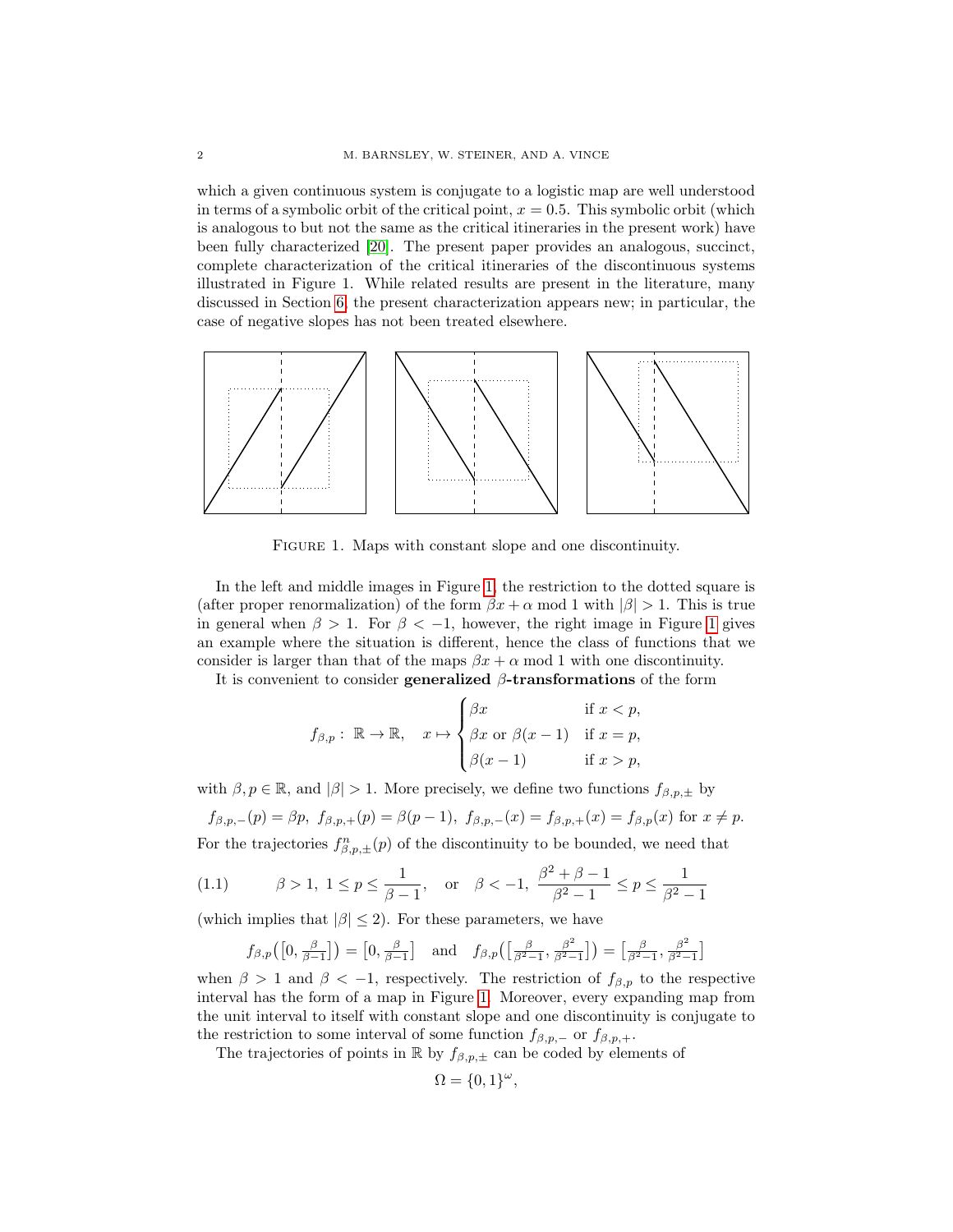which denotes the set of infinite words (or sequences)  $\mathbf{c} = c_0c_1c_2 \cdots$  on the alphabet  ${0, 1}$ . For  $x \in \mathbb{R}$ , the two **itineraries** of x are

$$
\tau_{\beta,p,-}(x) = c_0 c_1 \cdots \quad \text{with} \quad c_n = \begin{cases} 0 & \text{if } f_{\beta,p,-}^n(x) \le p, \\ 1 & \text{if } f_{\beta,p,-}^n(x) > p, \end{cases}
$$

$$
\tau_{\beta,p,+}(x) = c_0 c_1 \cdots \quad \text{with} \quad c_n = \begin{cases} 0 & \text{if } f_{\beta,p,+}^n(x) < p, \\ 1 & \text{if } f_{\beta,p,+}^n(x) \ge p. \end{cases}
$$

The two itineraries of the point of discontinuity p play a special role. Call  $\tau_-\coloneqq$  $\tau_{\beta,p,-}(p)$  and  $\tau_+ := \tau_{\beta,p,+}(p)$  the **critical itineraries** of  $f_{\beta,p}$ . The pair  $(\tau_-;\tau_+)$  is also referred to as the kneading invariant of  $f_{\beta,p}$ . For  $\beta > 1$ , the critical itineraries are equal to the *limit itineraries*  $\lim_{x \uparrow p} \tau_{\beta,p,\pm}(x)$  and  $\lim_{x \downarrow p} \tau_{\beta,p,\pm}(x)$ . For  $\beta < -1$ , this relation is not necessarily true, see Observation [1](#page-4-0) in Section [3.](#page-3-0)

The main result in this paper is a combinatorial characterization of the critical itineraries of a function  $f_{\beta,p}$ . The possible pairs  $(\tau_-;\tau_+)$  are exactly those which are lex-admissible or alt-admissible, as defined in Section [2.](#page-2-1) As a corollary to the main result, we get a characterization of the critical itineraries of  $\beta x + \alpha$  mod 1 (when this map has only one discontinuity).

For the particular case  $p = 1, 1 < \beta \leq 2$ , the critical itineraries were already described in [\[21\]](#page-17-11). Indeed, we have  $\beta T_{\beta}(x) = f_{\beta,1,+}(\beta x)$  for all  $x \in [0,1)$ , where  $T_{\beta}$ is the greedy β-transformation, defined by  $T_{\beta}(x) := \beta x - [\beta x]$ ; see also Figure [2.](#page-2-0) Here, since  $\tau_{\beta,1,+}(1) = 1000 \cdots$ , it is sufficient to study  $\tau_{\beta,1,-}(1) = 0 \tau_{\beta,1,-}(\beta)$ .



<span id="page-2-0"></span>FIGURE 2. Greedy β-transformation and Ito-Sadahiro's  $(-\beta)$ -transformation.

For  $p = \frac{1}{1-\beta}$ ,  $-2 < \beta < -1$ , we have  $\beta T_{\beta}(x) = f_{\beta,p,+}(\beta x)$  for all  $x \in \left[\frac{\beta}{1-\beta}, \frac{1}{1-\beta}\right)$ , where  $T_{\beta}$  is the  $\beta$ -transformation defined in [\[13\]](#page-17-14) by  $T_{\beta}(x) := \beta x - \lfloor \beta x - \frac{\beta}{1-\beta} \rfloor$  (for negative  $\beta$ ). The critical itineraries of these maps were characterized in [\[27\]](#page-17-18). Here, we have  $\tau_{\beta,p,-}(p) = 00 \tau_{\beta,p,-}(\beta^2 p)$  and  $\tau_{\beta,p,+}(p) = 1 \tau_{\beta,p,+}(\beta^2 p)$ .

## 2. Admissible pairs of words

<span id="page-2-1"></span>The lexicographic order on  $\Omega$  is the total order defined by  $a < b$  if  $a \neq b$ and  $a_n < b_n$  where *n* is the least index such that  $a_n \neq b_n$ . The **alternating lexicographic** order on  $\Omega$  is the total order defined by  $a < b$  if  $a \neq b$  and  $(-1)^n (a_n-b_n) < 0$ , where *n* is the least index such that  $a_n \neq b_n$  (with  $a = a_0a_1 \cdots$ ,  $\mathbf{b} = b_0 b_1 \cdots$ . We use the notation

$$
(\mathbf{a},\mathbf{b}):=\{\mathbf{c}\in\Omega:\,\mathbf{a}<\mathbf{c}<\mathbf{b}\}
$$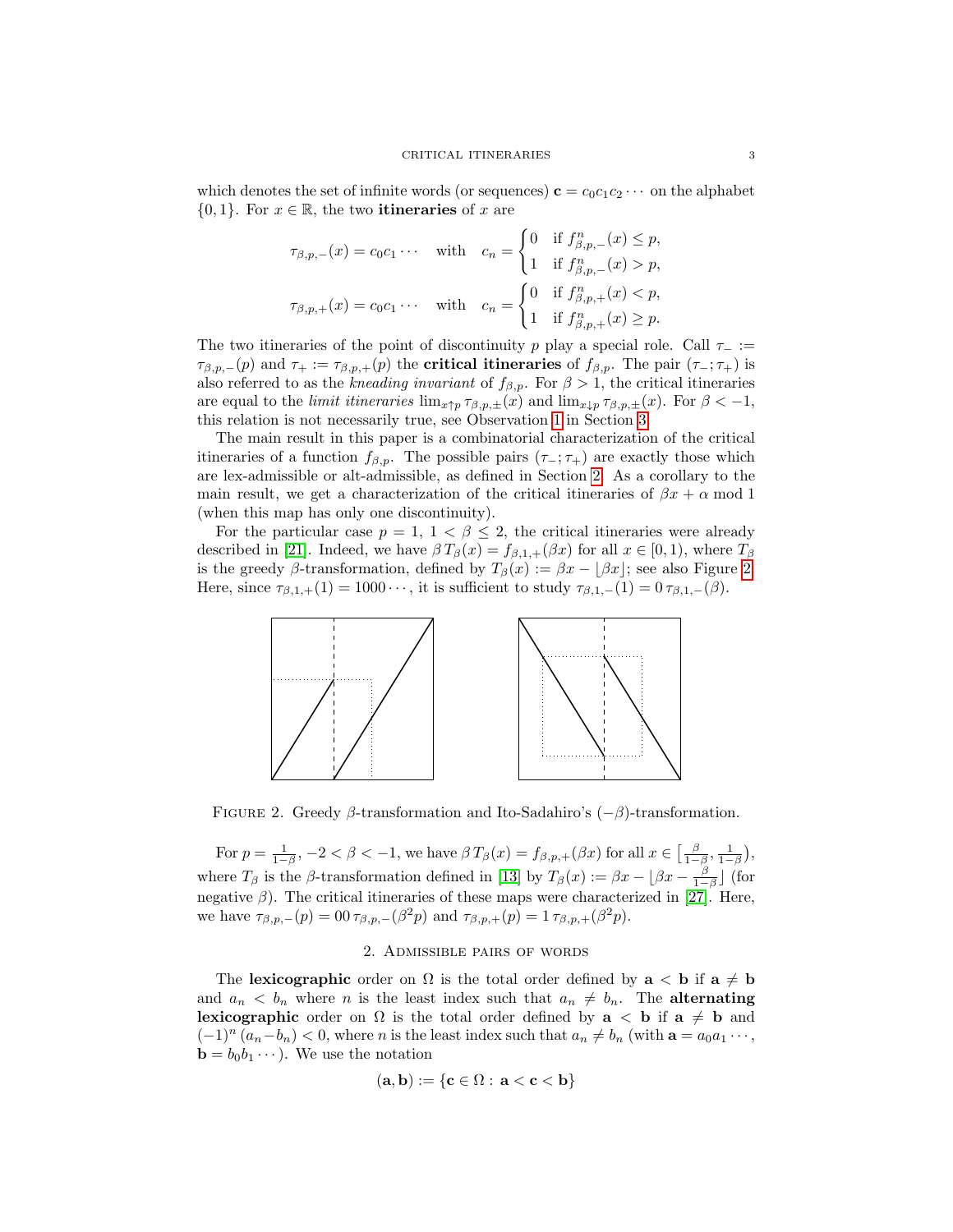for the open interval with respect to the specified order (lexicographic or alternating lexicographic); likewise for the closed and half open intervals.

Let S denote the shift operator on  $\Omega$ , i.e.,  $S(c_0c_1c_2\cdots) = c_1c_2c_3\cdots$ . For a set  $X \subseteq \Omega$ , let

 $\Omega^X := \{ \mathbf{c} \in \Omega : S^n(\mathbf{c}) \notin X \text{ for all } n \geq 0 \}.$ 

Note that  $\Omega^X$  is *shift invariant* in the sense that  $S(\Omega^X) = \Omega^X$ . For  $\Lambda \subseteq \Omega$ , let

$$
\Lambda_n := \{ \mathbf{u} \in \{0,1\}^n : \, \mathbf{u}\mathbf{c} \in \Lambda \text{ for some } \mathbf{c} \in \Omega \}
$$

be the set of length n prefixes of words in  $\Lambda$ , and let  $|\Lambda_n|$  denote the cardinality of  $\Lambda_n$ . The exponential growth rate  $g(\Lambda)$  of  $\Lambda \subseteq \Omega$  is given by

$$
g(\Lambda) := \lim_{n \to \infty} \sqrt[n]{|\Lambda_n|},
$$

if the limit exits. In particular, the limit exists for  $\Lambda = \Omega^{(a,b)}$  (see e.g. [\[18\]](#page-17-19)), and

$$
h(\Omega^{(\mathbf{a},\mathbf{b})} := \log g(\Omega^{(\mathbf{a},\mathbf{b})})
$$

is the topological entropy of  $\Omega^{(a,b)}$  considered as a symbolic dynamical system with the shift map S operating on it (and  $\Omega$  equipped with the product topology of the discrete toplogy).

Let  $A := \{0,1\}$ . The set of finite words over A is denoted by  $A^* = \bigcup_{n \geq 0} A^n$ . The length of a word  $\mathbf{u} \in A^*$  is denoted by  $|\mathbf{u}|$ , i.e.,  $|\mathbf{u}| = n$  if  $\mathbf{u} \in A^n$ . The Kleene star  $B^* = \bigcup_{n \geq 0} B^n$  is also used for sets of words  $B \subset A^*$ ; it denotes the set of finite concatenations of elements from  $B$ . The set of infinite concatenations of elements from B is denoted by  $B^{\omega}$ . For  $\mathbf{u} \in A^*$  with  $|\mathbf{u}| \geq 1$ , the only element of  $\{\mathbf{u}\}^{\omega}$  is the periodic infinite word  $\overline{\mathbf{u}} := \mathbf{u} \mathbf{u} \cdots \in \Omega$ .

<span id="page-3-4"></span>**Definition 1.** Call a pair of words (a; b) with  $\mathbf{a} \in \Omega$ ,  $\mathbf{b} \in \mathbb{1}\Omega$ , lex-admissible if the properties  $(1)$ – $(3)$  below hold for the lexicographic order, **alt-admissible** if  $(1)$ – $(3)$  hold for the alternating lexicographic order.

- <span id="page-3-1"></span>(1)  $S^n(\mathbf{a}) \notin (\mathbf{a}, \mathbf{b}]$  and  $S^n(\mathbf{b}) \notin [\mathbf{a}, \mathbf{b})$  for all  $n \geq 0$ , i.e.,  $\mathbf{a} \in \Omega^{(\mathbf{a}, \mathbf{b})}$ ,  $\mathbf{b} \in \Omega^{[\mathbf{a}, \mathbf{b})}$ ,
- <span id="page-3-3"></span>(2)  $g(\Omega^{(a,b)}) > 1$ ,
- <span id="page-3-2"></span>(3) if  $\mathbf{a}, \mathbf{b} \in {\mathbf{u}, \mathbf{v}}^{\omega}$  for some finite words  $\mathbf{u} \in \{0, 1\}^*, \mathbf{v} \in \{1, 0, 1\}^*,$  with  $\overline{\mathbf{u}} \in \Omega^{(\overline{\mathbf{u}}, \overline{\mathbf{v}})}, \ \overline{\mathbf{v}} \in \Omega^{[\overline{\mathbf{u}}, \overline{\mathbf{v}})}, \text{ and } g(\Omega^{(\overline{\mathbf{u}}, \overline{\mathbf{v}})}) = g(\Omega^{(\mathbf{a}, \mathbf{b})}), \text{ then } \mathbf{a} = \overline{\mathbf{u}} \text{ and } \mathbf{b} = \overline{\mathbf{v}}.$

Example 1 (Pairs with zero exponential growth rate). It is not hard to find examples of  $\mathbf{a}, \mathbf{b} \in \Omega$  satisfying condition [\(1\)](#page-3-1) but  $g(\Omega^{(\mathbf{a},\mathbf{b})}) = 1$ . There are trivial examples such as  $\mathbf{a} = \overline{0}$  with arbitrary **b** satisfying [\(1\)](#page-3-1), and this is also the case when **a**, **b** are the critical itineraries of the function  $x + \alpha$  mod 1 with irrational  $\alpha$ .

We define the value of a sequence  $\mathbf{c} = c_0 c_1 c_2 \cdots \in \Omega$  in base  $\beta$  by

$$
\langle {\bf c} \rangle_\beta := \sum_{n=0}^\infty \frac{c_n}{\beta^n}.
$$

## 3. Main results

<span id="page-3-0"></span>Our main result is the following theorem, which is proved in Section [4.](#page-6-0)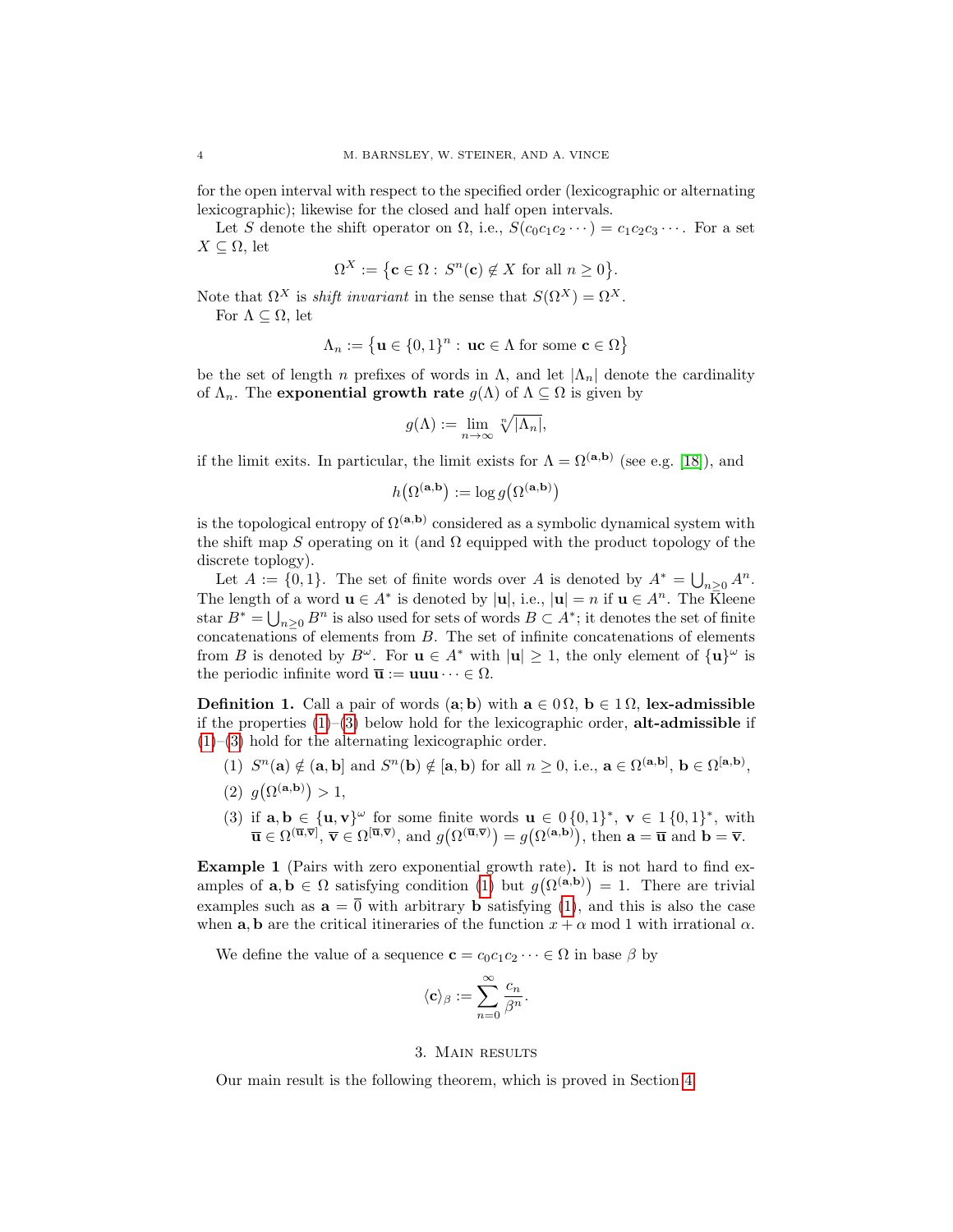<span id="page-4-2"></span>**Theorem 1.** Two words  $\mathbf{a}, \mathbf{b} \in \Omega$  are the critical itineraries of  $f_{\beta,p}$  for some  $\beta > 1$ ,  $1 \leq p \leq \frac{1}{\beta-1}$ , if and only if the pair  $(\mathbf{a}; \mathbf{b})$  is lex-admissible.

Two words  $a, b \in \Omega$  are the critical itineraries of  $f_{\beta,p}$  for some  $\beta < -1$ ,  $\frac{\beta^2+\beta-1}{\beta^2-1} \leq p \leq \frac{1}{\beta^2-1}$ , if and only if the pair  $(\mathbf{a}; \mathbf{b})$  is alt-admissible.

In either case, we have  $|\beta| = g(\Omega^{(a,b)})$ ,  $p = \langle a \rangle_{\beta} = \langle b \rangle_{\beta}$ , and  $\langle a \rangle_{\gamma} \neq \langle b \rangle_{\gamma}$  for all  $\gamma \in \mathbb{R}$  with  $sgn(\gamma) = sgn(\beta)$  and  $|\gamma| > |\beta|$ .

The following theorem, which is proved in Section [5,](#page-14-0) shows that the conditions for  $\beta > 1$  can be simplified. In fact, the equality  $g(\Omega^{(\overline{\mathbf{u}},\overline{\mathbf{v}})}) = g(\Omega^{(\mathbf{a},\mathbf{b})})$  in [\(3\)](#page-3-2) is automatically satisfied for the lexicographic order (except for  $\overline{\mathbf{u}} = \overline{0}$  or  $\overline{\mathbf{v}} = \overline{1}$ , where  $g\big(\Omega^{(\overline{\mathbf{u}},\overline{\mathbf{v}})}\big)=1$ ).

<span id="page-4-4"></span>**Theorem 2.** A pair of words (a; b) with  $a \in \Omega$ ,  $b \in \Omega$ , is lex-admissible if and only if properties [\(1\)](#page-3-1) and [\(2\)](#page-3-3) of Definition [1](#page-3-4) and property [\(3'\)](#page-4-1) below hold for the lexicographic order.

<span id="page-4-1"></span>(3) If  $\mathbf{a}, \mathbf{b} \in {\mathbf{u}, \mathbf{v}}^{\omega}$  for some finite words  $\mathbf{u} \in \{0, 1\}^*, \mathbf{v} \in \{0, 1\}^*,$  with  $\overline{\mathbf{u}} \in \Omega^{(\overline{\mathbf{u}}, \overline{\mathbf{v}})}$  and  $\overline{\mathbf{v}} \in \Omega^{[\overline{\mathbf{u}}, \overline{\mathbf{v}})}$ , then  $\mathbf{a} = \overline{\mathbf{u}}$  and  $\mathbf{b} = \overline{\mathbf{v}}$ .

The following corollary of Theorem [1](#page-4-2) characterizes the critical itineraries of  $\beta x + \alpha$  mod 1, i.e., the itineraries of the discontinuity point of the maps

$$
T_{\beta,\alpha,+}: [0,1) \to [0,1), \quad x \mapsto \beta x + \alpha - \lfloor \beta x + \alpha \rfloor,
$$
  
\n
$$
T_{\beta,\alpha,-}: (0,1] \to (0,1], \quad x \mapsto \beta x + \alpha - \lfloor \beta x + \alpha \rfloor + 1,
$$

with  $\beta > 1$ ,  $0 \le \alpha \le 2-\beta$ , or  $\beta < -1$ ,  $-\beta -1 < \alpha < 1$ . For these parameters, both maps  $T_{\beta,\alpha,-}$  and  $T_{\beta,\alpha,+}$  have a unique discontinuity point, which is at  $(1-\alpha)/\beta$ when  $\beta > 1$  and at  $-\alpha/\beta$  when  $\beta < -1$ . We define the itinerary of  $x \in [0,1)$ under  $T_{\beta,\alpha,+}$  as  $c_0c_1\cdots \in \Omega$  with  $c_n = sgn(\beta) \lfloor \beta T_{\beta,\alpha,+}^n(x) + \alpha \rfloor$ , and the itinerary of  $x \in (0,1]$  under  $T_{\beta,\alpha,-}$  as  $c_0c_1\cdots \in \Omega$  with  $c_n = \text{sgn}(\beta)$   $(\lceil \beta T_{\beta,\alpha,-}^n(x) + \alpha \rceil - 1)$ .

<span id="page-4-3"></span>**Corollary 1.** Two words  $\mathbf{a}, \mathbf{b} \in \Omega$  are the critical itineraries of  $\beta x + \alpha \mod 1$  for some  $\beta > 1$ ,  $0 \le \alpha \le 2 - \beta$ , if and only if the pair  $(a, b)$  is lex-admissible. In this case, we have  $\beta = g(\Omega^{(a,b)})$  and  $\alpha = (\langle a \rangle_{\beta} - 1)(\beta - 1) = (\langle b \rangle_{\beta} - 1)(\beta - 1)$ .

Two words  $\mathbf{a}, \mathbf{b} \in \Omega$  are the critical itineraries of  $\beta x + \alpha \mod 1$  for some  $\beta < -1$ ,  $-\beta - 1 < \alpha < 1$ , if and only if the pair (a; b) is alt-admissible,  $S^2(\mathbf{a}) < S(\mathbf{b})$ , and  $S^2(\mathbf{b}) > S(\mathbf{a})$  (in the alternating lexicographic order). In this case, we have  $\beta = -g(\Omega^{(\mathbf{a},\mathbf{b})})$  and  $\alpha = \langle \mathbf{a} \rangle_{\beta} (1 - \beta) = \langle \mathbf{b} \rangle_{\beta} (1 - \beta)$ .

As mentioned in the Introduction, what we call critical itineraries are not necessarily the limit itineraries from the left and right to p, when  $\beta$  is negative. The relation between these two notions is described by the following observation.

<span id="page-4-0"></span>**Observation 1.** Let  $\beta < -1$ ,  $\frac{\beta^2 + \beta - 1}{\beta^2 - 1} \le p \le \frac{1}{\beta^2 - 1}$ . If  $\mathbf{a} := \tau_{\beta, p, -}(p)$  is periodic with odd period length, let **u** be its primitive period. If  $\mathbf{b} := \tau_{\beta,p,+}(p)$  is periodic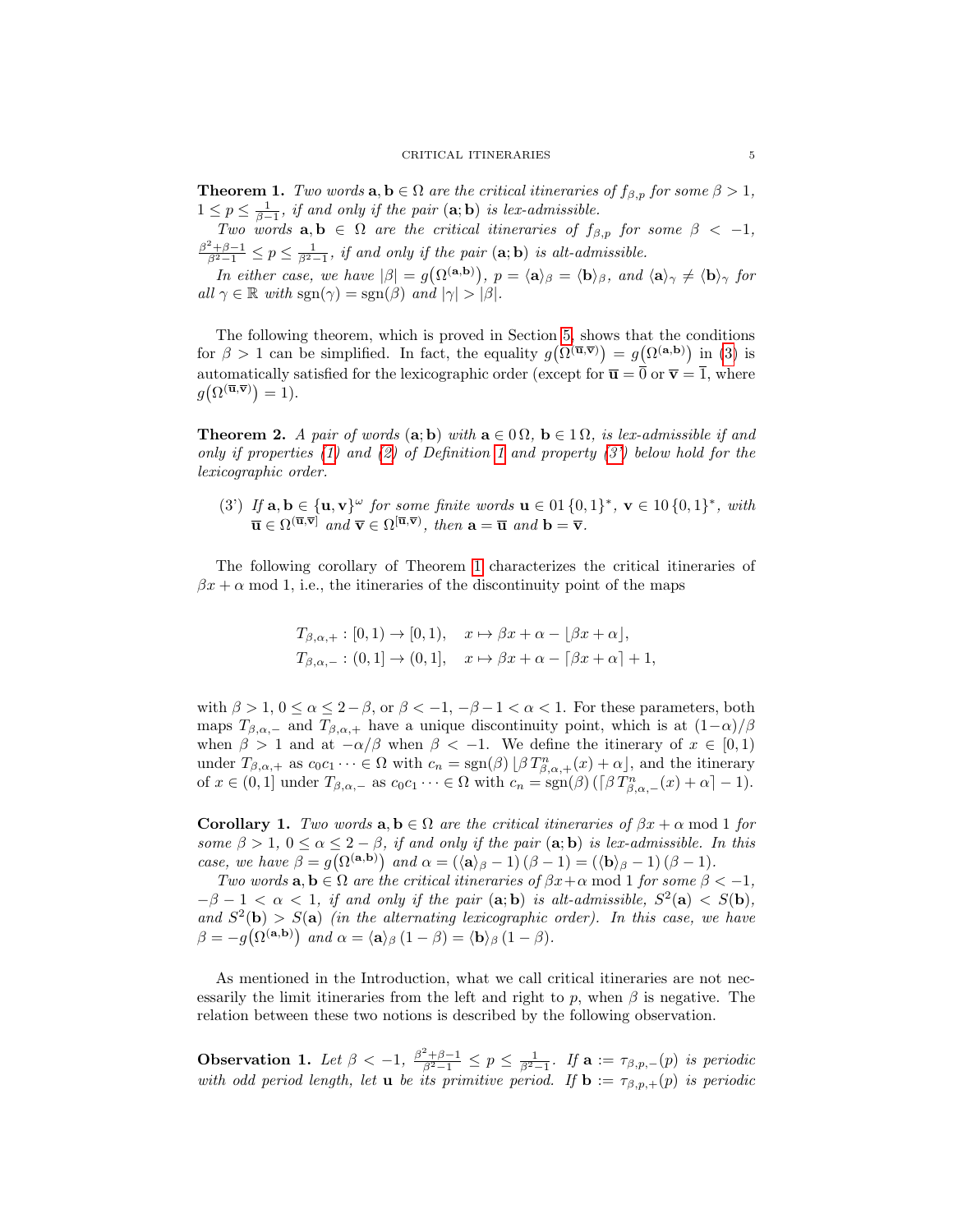with odd period length, let  $\bf{v}$  be its primitive period. Then

$$
\lim_{x \uparrow p} \tau_{\beta,p}(x) = \begin{cases}\n\mathbf{a} & \text{if } \mathbf{a} \text{ is not periodic with odd period length,} \\
\mathbf{u} \mathbf{b} & \text{if } \mathbf{a} \text{ is periodic with odd period length, but } \mathbf{b} \text{ is not,} \\
\overline{\mathbf{u} \mathbf{v}} & \text{if } \mathbf{a} \text{ and } \mathbf{b} \text{ are periodic with odd period length,} \\
\lim_{x \downarrow p} \tau_{\beta,p}(x) = \begin{cases}\n\mathbf{b} & \text{if } \mathbf{b} \text{ is not periodic with odd period length,} \\
\mathbf{v} \mathbf{a} & \text{if } \mathbf{b} \text{ is periodic with odd period length, but } \mathbf{a} \text{ is not,} \\
\overline{\mathbf{v} \mathbf{u}} & \text{if } \mathbf{a} \text{ and } \mathbf{b} \text{ are periodic with odd period length.}\n\end{cases}
$$

**Remark 1.** For the greedy  $\beta$ -transformation, we have the following: The pairs of critical itineraries of  $f_{\beta,1}$ ,  $1 < \beta \leq 2$ , are exactly the pairs (0c; 10) with  $c \in 1 \Omega$ and  $10 \neq S^n(\mathbf{c}) \leq S(\mathbf{c})$  for all  $n \geq 1$  (w.r.t. the lexicographic order); cf. [\[21\]](#page-17-11).

For the cases corresponding to Ito-Sadahiro's  $(-\beta)$ -transformations, we obtain the following characterization from [\[27\]](#page-17-18). Let  $\mathbf{d} = 100111001001001110011 \cdots \in \Omega$ be the word starting with  $\varphi^{n}(1)$  for all  $n \geq 0$ , where  $\varphi$  denotes the morphism on  $\{0,1\}^*$  defined by  $\varphi(1) = 100$ ,  $\varphi(0) = 1$ . Then the critical itineraries of  $f_{\beta,1/(1-\beta)}$ ,  $-2 \leq \beta < -1$ , are exactly the pairs (00c; 1c) with  $c \in 1 \Omega$  such that  $S<sup>n</sup>(c) \leq c$  for all  $n \geq 1$ ,  $c > d$ , and  $c \notin \{u00, u1\}^\omega$  for all  $u \in \{0, 1\}^*$  with  $u\overline{u} > d$ , and the pairs  $(\overline{00w}; \overline{1w})$  with  $w \in 1\{0,1\}^*$  such that  $S^n(\overline{w1}) \leq \overline{w1}$  for all  $n \geq 1$ ,  $\overline{w1} > d$ , and  $w1 \notin \{u00, u1\}^*$  for all  $u \in \{0, 1\}^* \setminus \{w\}$  with  $\overline{u1} > d$ , where the inequalities refer to the alternating lexicographic order.

It should be mentioned that  $f_{-2,1/3,+}$  is not conjugate to the map  $T_{-2}$  from [\[13,](#page-17-14) [27\]](#page-17-18) because  $f_{-2,1/3,+}(4/3) = -2/3 \neq 4/3 = -2T_{-2}(-2/3)$ . The critical itineraries of  $f_{-2,1/3}$  are  $(00\overline{10}; 00\overline{10})$ , which is a pair satisfying the conditions above. However, the word  $\overline{10}$  does not satisfy condition (1.8) in [\[27\]](#page-17-18) because  $\overline{10} \in \{2, 10\}^{\omega}$ .

Note also that the inequality  $c > d$  implies that  $g(\Omega^{(00c,1c)}) > 1$ . Moreover, it is not necessary to verify the equation  $g(\Omega^{(00c,1c)}) = g(\Omega^{(00u,\overline{1u})})$  here.

Example 2 (Primality Tester). The pair

 $a = 0110101000101...$  $\mathbf{b} = 1000 \cdots$ 

where  $a_n = 1$  if and only if  $n + 1$  is prime is lex-admissible. It is easy to check conditions [\(1\)](#page-3-1) and [\(3\)](#page-3-2) of Definition [1.](#page-3-4) Concerning condition [\(2\)](#page-3-3), we have  $\Omega^{(a,b)} \supset$ Conditions (1) and (3) of Definition 1. Concerning condition (2), we have  $\Omega^{(\sqrt{5},10)}$  and thus  $g(\Omega^{(\mathbf{a},\mathbf{b})}) \geq g(\Omega^{(\overline{01},1\overline{0})}) = (\sqrt{5}+1)/2$ . Therefore, **a** and **b** are the critical itineraries of  $f_{\beta,1}$ , where  $\beta \approx 1.79$  $\beta \approx 1.79$  $\beta \approx 1.79$ , as stated in Theorem 1. By the definition of the critical itineraries, the natural number  $n$  is prime if and only if  $f_{\beta,1,+}^{n-1}(p) > p$ . In other words, to test whether  $n+1$  is prime, we apply the  $n^{th}$ iterate of  $f_{\beta,1,+}$  to the point of discontinuity 1. If this iterate lies to the right of p, then  $n$  is prime; otherwise, it is composite. Two comments are in order. First, this result has little to do with number theory. Second, the method is numerically problematic because  $\beta$ , being an irrational number, can be estimated to at most finitely many places.

<span id="page-5-0"></span>**Example 3** (Words  $\mathbf{a}, \mathbf{b} \in {\{\mathbf{u}, \mathbf{v}\}}^{\omega}$  with  $g(\Omega^{(\mathbf{a}, \mathbf{b})}) > g(\Omega^{(\overline{\mathbf{u}}, \overline{\mathbf{v}})}) > 1$  for the alternating lexicographic order). The following example illustrates that  $\langle \mathbf{a} \rangle_{\beta} = \langle \mathbf{b} \rangle_{\beta}$  does not necessarily have a unique solution and that it might be difficult to avoid the condition  $g(\Omega^{(\overline{\mathbf{u}},\overline{\mathbf{v}})})=g(\Omega^{(\mathbf{a},\mathbf{b})})$  in property [\(3\)](#page-3-2) of Definition [1](#page-3-4) for negative  $\beta$ . Let

 $\mathbf{u} = 001100000, \quad \mathbf{v} = 110, \quad \mathbf{a} = \mathbf{u}\overline{\mathbf{u}\mathbf{v}}, \quad \mathbf{b} = \mathbf{v}\overline{\mathbf{v}}\overline{\mathbf{u}}.$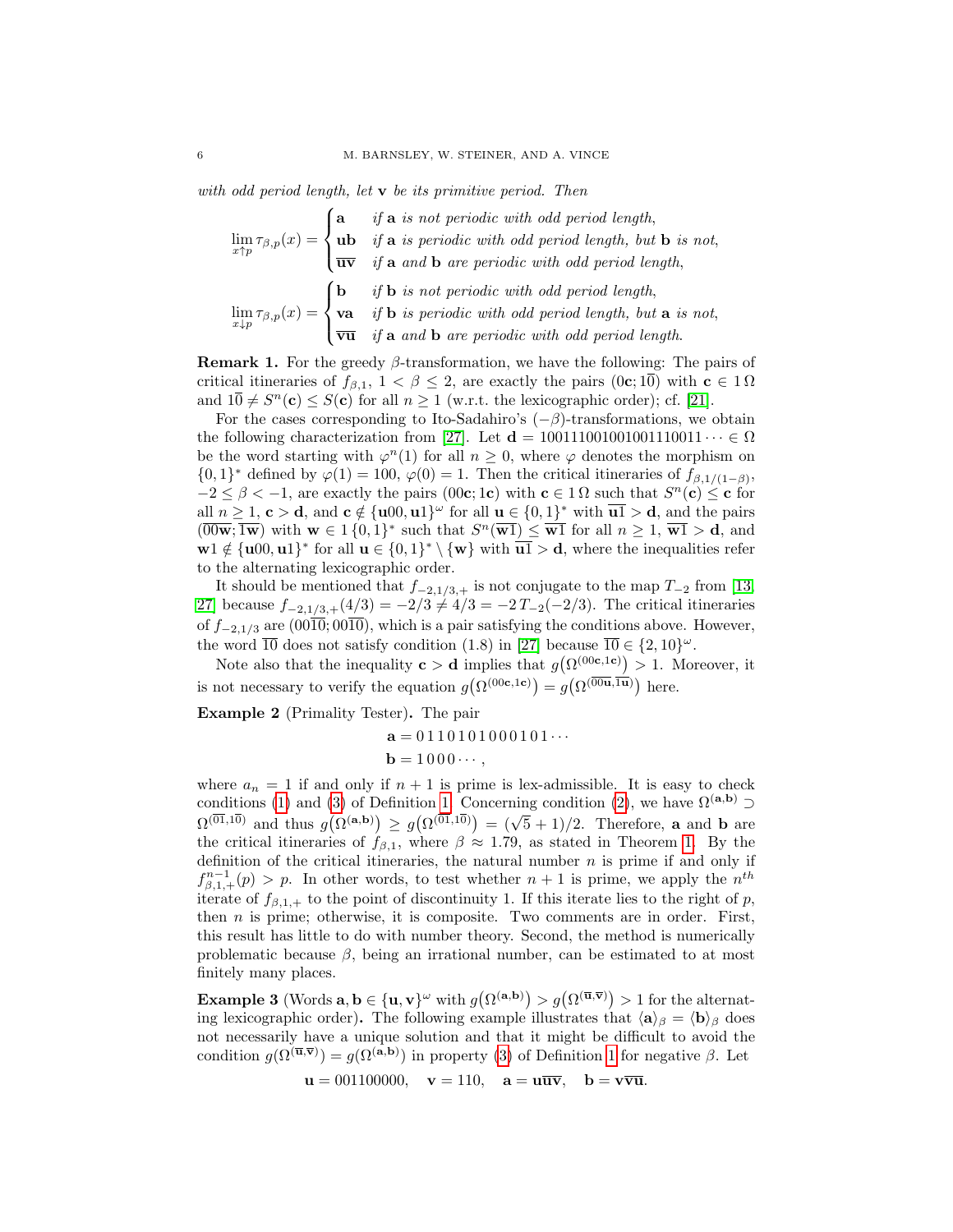By Lemma [3](#page-8-0) below, we can calculate

$$
g(\Omega^{(\mathbf{a},\mathbf{b})}) = -\beta > -\gamma = g(\Omega^{(\overline{\mathbf{u}},\overline{\mathbf{v}})}),
$$

with  $\beta \approx -1.135888346$  satisfying  $\beta^9 = -\beta^6 - 1$ , and  $\gamma \approx -1.123732821$  satisfying  $\gamma^5 = \gamma^4 - \gamma^2 + \gamma - 1$ . Note that  $1/\gamma$  is a root of the power series  $K(z)$  defined by a and **b** in Lemma [3,](#page-8-0) but the largest negative root is  $1/\beta$ . Setting

$$
p := \langle \mathbf{a} \rangle_{\beta} = \langle \mathbf{b} \rangle_{\beta} = \frac{\beta^8 + \beta^5 + \beta^4 - \beta^2 - 1}{\beta^{12} - 1} \approx 0.070528093,
$$
  

$$
q := \langle \overline{\mathbf{u}} \rangle_{\gamma} = \langle \overline{\mathbf{v}} \rangle_{\gamma} = \langle \mathbf{a} \rangle_{\gamma} = \langle \mathbf{b} \rangle_{\gamma} = \frac{\gamma^3 + \gamma^2}{\gamma^3 - 1} \approx 0.064590878,
$$

we have

$$
\tau_{\beta,p,-}(p)={\bf a},\quad \tau_{\beta,p,+}(p)={\bf b},\quad \tau_{\gamma,q,-}(q)=\overline{\bf u},\quad \tau_{\gamma,q,+}(q)=\overline{\bf v}.
$$

According to Corollary [1,](#page-4-3) **a** and **b** are the critical itineraries of  $\beta x + p(1-\beta)$  mod 1, while  $\bar{u}$  and  $\bar{v}$  are the critical itineraries of  $\gamma x + q(1 - \gamma) \mod 1$ .

In this example, we have  $g(\Omega^{(\mathbf{a},\mathbf{b})}) = g(\bigcup_{n=0}^{\infty} S^n \{\mathbf{u}, \mathbf{v}\}^{\omega}) > g(\Omega^{(\overline{\mathbf{u}}, \overline{\mathbf{v}})}) > 1$ . Such a situation cannot occur for positive  $\beta$ , where  $g\left(\bigcup_{n=0}^{\infty} S^n \{\mathbf{u}, \mathbf{v}\}^{\omega}\right) \leq g\left(\Omega^{(\overline{\mathbf{u}}, \overline{\mathbf{v}})}\right)$ always holds for  $\mathbf{u}, \mathbf{v}$  as in [\(3'\)](#page-4-1); see the proof of Lemma [8.](#page-14-1)

#### 4. ADMISSIBLE PAIR  $=$  CRITICAL ITINERARIES

<span id="page-6-0"></span>4.1. **Address space.** The description of the address space of  $f_{\beta,p}$  is fairly standard for positive  $\beta$ , see e.g. [\[15,](#page-17-20) Theorem 2.5] or [\[3,](#page-17-5) Theorem 5.1]. We include its proof for completeness and to prepare the slightly more complicated case of negative  $\beta$ .

<span id="page-6-1"></span>**Lemma 1.** Let  $\beta > 1$ ,  $1 \le p \le \frac{1}{\beta-1}$ ,  $\mathbf{a} := \tau_{\beta,p,-}(p)$ , and  $\mathbf{b} := \tau_{\beta,p,+}(p)$ . Then the address spaces of  $f_{\beta,p,\pm}$  are

$$
\tau_{\beta,p,-}(\mathbb{R}) = \tau_{\beta,p,-}\big(\big[0,\tfrac{\beta}{\beta-1}\big]\big) = \Omega^{(\mathbf{a},\mathbf{b}]} \text{ and } \tau_{\beta,p,+}(\mathbb{R}) = \tau_{\beta,p,+}\big(\big[0,\tfrac{\beta}{\beta-1}\big]\big) = \Omega^{[\mathbf{a},\mathbf{b})},
$$

with the lexicographic order on  $\Omega$ . In particular, we have  $\mathbf{a} \in \Omega^{(\mathbf{a},\mathbf{b})}$  and  $\mathbf{b} \in \Omega^{[\mathbf{a},\mathbf{b})}$ . Moreover, we have  $g(\Omega^{(\mathbf{a},\mathbf{b})}) = \beta$ .

*Proof.* Let  $x \in [0, \frac{\beta}{\beta-1}]$ , and recall that  $f_{\beta,p}([0, \frac{\beta}{\beta-1}]) = [0, \frac{\beta}{\beta-1}]$  for  $\beta > 1, 1 \le p \le$  $\frac{1}{\beta-1}$ . If  $\tau_{\beta,p,-}(x)$  agrees with **a** or **b** on the first *n* letters, then  $f_{\beta,p,-}^n(x) - f_{\beta,p,\pm}^n(p) =$  $\beta^{n}(x-p)$ . Therefore, since  $f_{\beta,p}^{n}(x)$  is bounded,  $x < p$  implies that  $f_{\beta,p,-}^{n}(x) \leq p <$  $f_{\beta,p,-}^n(p)$  for some  $n \geq 1$ , and  $p < x$  implies that  $f_{\beta,p,+}^n(p) < p < f_{\beta,p,-}^n(x)$  for some  $n \geq 1$ , hence  $\tau_{\beta,p,-}(x) \leq a$  if  $x \leq p$  and  $\tau_{\beta,p,-}(x) > b$  if  $x > p$ . This gives that  $S^n(\tau_{\beta,p,-}(x)) = \tau_{\beta,p,-}(f_{\beta,p,-}^n(x)) \notin (\mathbf{a},\mathbf{b}]$  for all  $n \geq 0$ , i.e.,  $\tau_{\beta,p,-}(x) \in \Omega^{(\mathbf{a},\mathbf{b})}$ . As  $\tau_{\beta,p,-}(x) = \overline{0} = \tau_{\beta,p,-}(0)$  for all  $x < 0$ , and  $\tau_{\beta,p,-}(x) = \overline{1} = \tau_{\beta,p,-}\left(\frac{\beta}{\beta-1}\right)$  for all  $x > \frac{\beta}{\beta-1}$ , we obtain that  $\tau_{\beta,p,-}(\mathbb{R}) = \tau_{\beta,p,-}([0,\frac{\beta}{\beta-1}]) \subseteq \Omega^{(\mathbf{a},\mathbf{b})}$ .

To show the opposite inclusion, let  $\mathbf{c} = c_0 c_1 \cdots \in \Omega^{(a,b]}$ . If  $c_0 = 1$ , then let  $k_1$  be the length of the maximal common prefix of **c** and **b**. Since **c** > **b**, we have  $c_{k_1} = 1$ and  $f_{\beta,p,+}^{k_1}(p) < p$ . Recursively, let  $k_{n+1} \geq 1$  be the length of the maximal common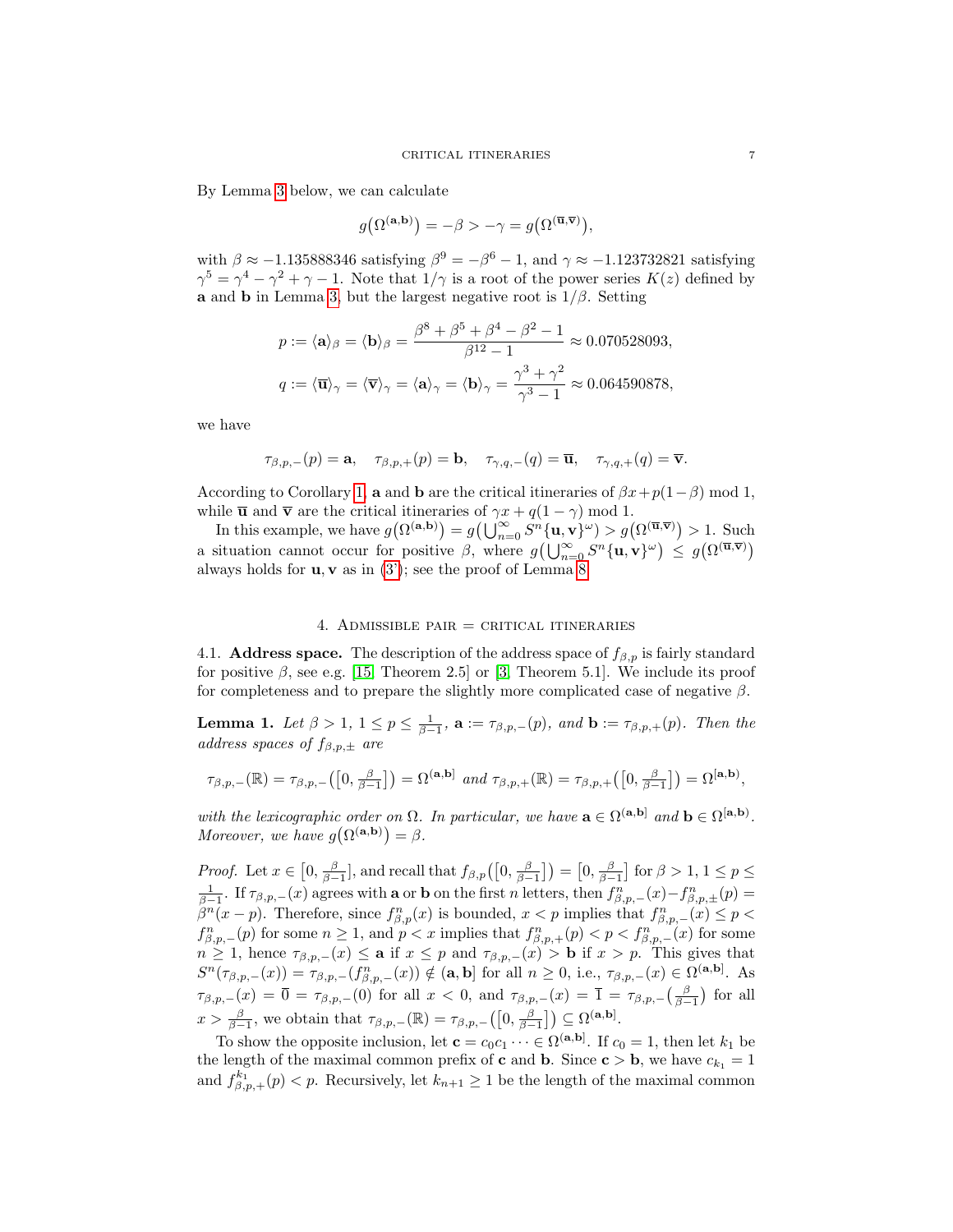prefix of  $c_{s_n} c_{s_n+1} \cdots$  and **b**, with  $s_n = k_1 + \cdots + k_n$ . Then

$$
\langle \mathbf{c} \rangle_{\beta} - p = \frac{\langle c_{s_1} c_{s_1+1} \cdots \rangle_{\beta} - f_{\beta, p,+}^{k_1}(p)}{\beta^{s_1}} > \frac{\langle c_{s_1} c_{s_1+1} \cdots \rangle_{\beta} - p}{\beta^{s_1}} \ge \cdots
$$

$$
\ge \frac{\langle c_{s_n} c_{s_n+1} \cdots \rangle_{\beta} - f_{\beta, p,+}^{k_n}(p)}{\beta^{s_n}} > \frac{\langle c_{s_n} c_{s_n+1} \cdots \rangle_{\beta} - p}{\beta^{s_n}}
$$

for all  $n \geq 1$ . Since the latter quantity tends to 0 as  $n \to \infty$ , we have  $\langle c \rangle_{\beta} > p$ . Similarly, we obtain that  $\langle {\bf c} \rangle_{\beta} \leq p$  when  $c_0 = 0$ . Therefore, we have  $\tau_{\beta,p,-}(\langle {\bf c} \rangle_{\beta}) = {\bf c}$ for all  $\mathbf{c} \in \Omega^{(\mathbf{a},\mathbf{b})}$ , hence  $\Omega^{(\mathbf{a},\mathbf{b})} \subseteq \tau_{\beta,p,-}\left(\left[0,\frac{\beta}{\beta-1}\right]\right)$ .

By symmetry, we also get that  $\tau_{\beta,p,+}(\mathbb{R}) = \tau_{\beta,p,+}\left(\left[0, \frac{\beta}{\beta-1}\right]\right) = \Omega^{[\mathbf{a},\mathbf{b})}$ .

It is well known that  $g(\tau_{\beta,p,-}([0,\frac{\beta}{\beta-1}])) = \beta = g(\tau_{\beta,p,+}([0,\frac{\beta}{\beta-1}]))$ ; see for example [\[25,](#page-17-21) Proposition 3.7]. Finally,

$$
\Omega^{(\mathbf{a},\mathbf{b})} = \Omega^{(\mathbf{a},\mathbf{b})} \cup \Omega^{[\mathbf{a},\mathbf{b})}
$$

$$
= g(\Omega^{(\mathbf{a},\mathbf{b})}) = g(\Omega^{[\mathbf{a},\mathbf{b})}) = \beta.
$$

The address space for negative  $\beta$  can be compared to [\[5,](#page-17-22) Theorem 10]; see also [\[13,](#page-17-14) Theorem 10] for the case  $p = 1/(\beta - 1)$ .

<span id="page-7-0"></span>**Lemma 2.** Let  $\beta < -1$ ,  $\frac{\beta^2 + \beta - 1}{\beta^2 - 1} \le p \le \frac{1}{\beta^2 - 1}$ . If  $\mathbf{a} := \tau_{\beta, p, -}(p)$  is periodic with odd period length, let **u** be its primitive period. If  $\mathbf{b} := \tau_{\beta,p,+}(p)$  is periodic with odd period length, let v be its primitive period. Then the address space of  $f_{\beta,p,-}$  is

| $\int \Omega^{(\mathbf{a},\mathbf{b})}$                                | if <b>b</b> is not periodic with odd period length,                                                                                                                        |
|------------------------------------------------------------------------|----------------------------------------------------------------------------------------------------------------------------------------------------------------------------|
| $\left\{ \Omega^{(\mathbf{a},\mathbf{b})}\setminus\{0,1\}^*\right.$ va | if <b>b</b> is periodic with odd period length, but <b>a</b> is not,                                                                                                       |
|                                                                        | $\left[ \Omega^{(a,b]} \setminus \{0,1\}^* \{ \mathbf{v}\overline{\mathbf{u}}, \overline{\mathbf{v}\mathbf{u}} \} \right]$ if a and b are periodic with odd period length, |

and the address space of  $f_{\beta,p,+}$  is

gives that  $q(\Omega^{(\mathbf{a},\mathbf{b})})$ 

| $\int \Omega$ [a,b)                                     | if a is not periodic with odd period length,                                                                                          |
|---------------------------------------------------------|---------------------------------------------------------------------------------------------------------------------------------------|
| $\{ \Omega^{[{\bf a}, {\bf b})} \setminus \{0,1\}^*$ ub | if <b>a</b> is periodic with odd period length, but <b>b</b> is not,                                                                  |
|                                                         | $\left\{ \Omega^{[a,b)} \setminus \{0,1\}^* \{u\overline{v}, \overline{uv}\}\right\}$ if a and b are periodic with odd period length, |

with the alternating lexicographic order on  $\Omega$ . In particular, we have  $\mathbf{a} \in \Omega^{(\mathbf{a},\mathbf{b})}$  and  $\mathbf{b} \in \Omega^{[\mathbf{a},\mathbf{b})}$ . Moreover, we have  $g(\Omega^{(\mathbf{a},\mathbf{b})}) = -\beta$ .

*Proof.* Let  $x \in \left[\frac{\beta}{\beta^2-1}, \frac{\beta^2}{\beta^2-1}\right]$  $\frac{\beta^2}{\beta^2-1}$ , and recall that  $f_{\beta,p}(\left[\frac{\beta}{\beta^2-1},\frac{\beta^2}{\beta^2-1}\right]$  $\left[\frac{\beta^2}{\beta^2-1}\right]$  =  $\left[\frac{\beta}{\beta^2-1}, \frac{\beta^2}{\beta^2-1}\right]$  $\frac{\beta^2}{\beta^2-1}$  for  $\beta < -1, \frac{\beta^2 + \beta - 1}{\beta^2 - 1} \le p \le \frac{1}{\beta^2 - 1}.$  Since  $f_{\beta, p, -}^n(x) - f_{\beta, p, \pm}^n(p) = \beta^n(x - p)$  when  $\tau_{\beta, p, -}(x)$ agrees with **a** or **b** on the first *n* letters,  $x < p$  implies that  $f_{\beta,p,-}^n(x) \leq p < f_{\beta,p,-}^n(p)$ for some even  $n \geq 1$  or  $f_{\beta,p,-}^n(p) \leq p \lt f_{\beta,p,-}^n(x)$  for some odd  $n \geq 1$ , hence  $\tau_{\beta,p,-}(x) < a$ . Similarly, we have  $\tau_{\beta,p,-}(x) > b$  if  $x > p$ . This gives that  $\tau_{\beta,p,-}(x) \in$  $\Omega^{(a,b]}$ . As  $\tau_{\beta,p,-}(x) = \overline{01} = \tau_{\beta,p,-}\left(\frac{\beta}{\beta^2-1}\right)$  for all  $x < \frac{\beta}{\beta^2-1}$ , and  $\tau_{\beta,p,-}(x) = \overline{10} =$  $\tau_{\beta,p,-} \left( \frac{\beta^2}{\beta - 1} \right)$  $\frac{\beta^2}{\beta-1}$ ) for all  $x > \frac{\beta^2}{\beta^2-1}$  $\frac{\beta^2}{\beta^2-1}$ , we obtain that  $\tau_{\beta,p,-}(\mathbb{R}) = \tau_{\beta,p,-}\left(\left[\frac{\beta}{\beta^2-1},\frac{\beta^2}{\beta^2-1}\right]\right)$  $\frac{\beta^2}{\beta^2-1}$ ) ⊆  $\Omega^{(a,b)}$ ; in particular,  $a \in \Omega^{(a,b)}$  and, by symmetry,  $b \in \Omega^{[a,b)}$ . If b is periodic with odd period length, then  $\langle \mathbf{va} \rangle_{\beta} = p$ , but  $\mathbf{va} \neq \mathbf{a} = f_{\beta,p,-}(p)$ , hence va does not occur in the address space of  $f_{\beta,p,-}$ . If both a and **b** are periodic with odd period length, then we can also exclude  $\overline{\text{vu}}$  because  $\langle \overline{\text{vu}} \rangle_\beta = p$ .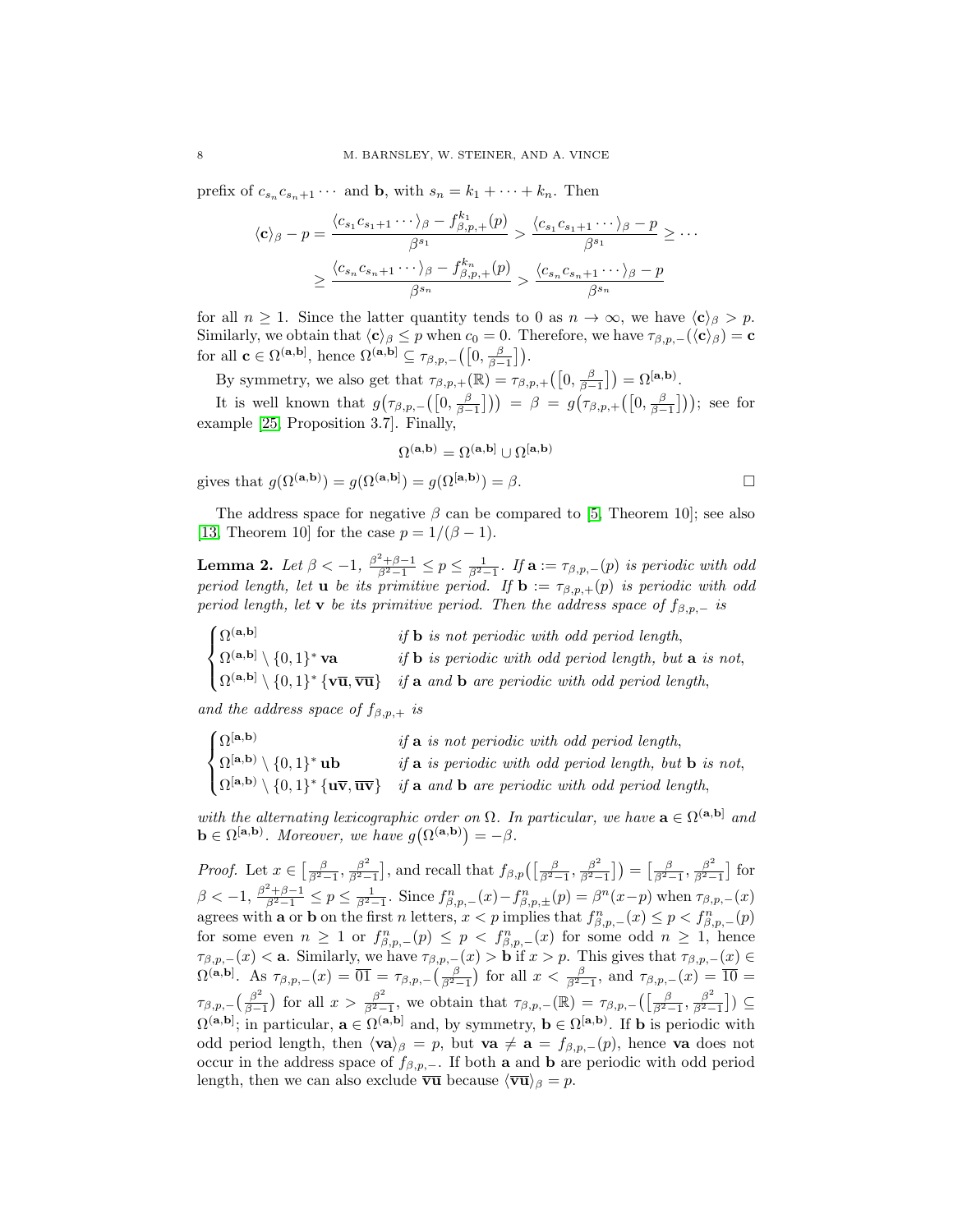Now, let  $\mathbf{c} = c_0 c_1 \cdots \in \Omega^{(\mathbf{a},\mathbf{b}]}, \Omega^{(\mathbf{a},\mathbf{b}]} \setminus \{0,1\}^*$  va, and  $\Omega^{(\mathbf{a},\mathbf{b}]} \setminus \{0,1\}^*$   $\{\mathbf{v}\overline{\mathbf{u}}, \overline{\mathbf{v}}\overline{\mathbf{u}}\},\$ respectively. If  $c_0 = 1$ , then let  $k_1$  be the length of the maximal common prefix of **c** and **b**. If  $k_1$  is even, then  $c_{k_1} = 1$  and  $f_{\beta,p,+}^{k_1}(p) < p$ . If  $k_1$  is odd, then  $c_{k_1} = 0$ and  $p \leq f_{\beta,p,+}^{k_1}(p)$ . Recursively, let  $s_n = k_1 + \cdots + k_n$  and  $k_{n+1} \geq 1$  be the length of the maximal common prefix of  $c_{s_n}c_{s_n+1}\cdots$  and **b**, if  $s_n$  is even, the length of the maximal common prefix of  $c_{s_n}c_{s_n+1}\cdots$  and  $\mathbf{a}$ , if  $s_n$  is odd and  $c_{s_n}c_{s_n+1}\cdots \neq \mathbf{a}$ . If  $c_{s_n} c_{s_n+1} \cdots \neq \mathbf{a}$  all  $n \geq 1$ , then

$$
\langle \mathbf{c} \rangle_{\beta} - p = \frac{\langle c_{s_1} c_{s_1+1} \cdots \rangle_{\beta} - f_{\beta, p,+}^{k_1}(p)}{\beta^{s_1}} \ge \frac{\langle c_{s_1} c_{s_1+1} \cdots \rangle_{\beta} - p}{\beta^{s_1}} \ge \cdots
$$

$$
\ge \frac{\langle c_{s_n} c_{s_n+1} \cdots \rangle_{\beta} - f_{\beta, p,\pm}^{k_n}(p)}{\beta^{s_n}} \ge \frac{\langle c_{s_n} c_{s_n+1} \cdots \rangle_{\beta} - p}{\beta^{s_n}}
$$

for all  $n \geq 2$ . Here,  $f_{\beta,p,\pm}^{k_n}(p)$  stands for  $f_{\beta,p,\pm}^{k_n}(p)$  if  $s_{n-1}$  is even and for  $f_{\beta,p,\pm}^{k_n}(p)$ if  $s_{n-1}$  is odd. Since the latter quantity tends to 0 as  $n \to \infty$ , we have  $\langle c \rangle_{\beta} \geq p$ . This inequality clearly also holds if  $c_{s_n}c_{s_n+1}\cdots = \mathbf{a}$  for some  $n \geq 1$ . It remains to show that the inequality is strict, i.e.,  $f_{\beta,p,\pm}^{k_n}(p) \neq p$  for some  $n \geq 1$ . If **b** is not periodic with odd period length, then this holds for  $n = 1$ . Assume that **b** is periodic with primitive period  $\bf{v}$  of odd length. Then  $\bf{c}$  cannot start with  $\bf{vv}$ because this would imply  $\mathbf{c} = \overline{\mathbf{v}}$  and thus  $\mathbf{c} \notin \Omega^{(\mathbf{a},\mathbf{b}]}$ . Therefore, the only possibility for  $f_{\beta,p,+}^{k_1}(p) = p$  is that  $k_1 = |\mathbf{v}|$  (and that  $c_{k_1} = 0$ ). Since we have excluded that  $c = va$ , we have  $c_{k_1}c_{k_1+1}\cdots < a$ . If a is not periodic with odd period length, we have thus  $f_{\beta,p,-}^{k_2}(p) \neq p$ . In the remaining case of **a** with primitive period **u** of odd length,  $c_{k_1}c_{k_1+1}\cdots$  cannot start with **uu**, because this would imply that  $c_{k_1}c_{k_1+1}\cdots = \mathbf{a}$ . Thus the only possibility for  $f_{\beta,p,-}^{k_2}(p) = p$  is that  $k_2 = |\mathbf{u}|$ . Repeating this argument and since  $\mathbf{c} \neq \overline{\mathbf{vu}}$ , we obtain that  $\langle \mathbf{c} \rangle_\beta > p$ . Since  $\langle c \rangle_{\beta} \leq p$  when  $c_0 = 0$ , we get that  $\tau_{\beta,p,-}(\langle c \rangle_{\beta}) = c$  for all  $c \in \Omega^{(a,b]},$  $\Omega^{(a,b]} \setminus \{0,1\}^*$  va, and  $\Omega^{(a,b]} \setminus \{0,1\}^*$  {v $\overline{u}, \overline{vu}$ } respectively, thus this set is equal to  $\tau_{\beta,p,-}(\mathbb{R})=\tau_{\beta,p,-}\big(\big[\frac{\beta}{\beta^2-1},\frac{\beta^2}{\beta^2-1}\big]$  $\left[\frac{\beta^2}{\beta^2-1}\right]$ ). By symmetry,  $\tau_{\beta,p,+}(\mathbb{R}) = \tau_{\beta,p,+}\left(\left[\frac{\beta}{\beta^2-1},\frac{\beta^2}{\beta^2-1}\right]\right)$  $\frac{\beta^2}{\beta^2-1}\big]\big)$ is  $\Omega^{[a,b)}, \Omega^{[a,b)} \setminus \{0,1\}^*$  ub, and  $\Omega^{[a,b)} \setminus \{0,1\}^*$   $\{u\overline{v}, \overline{uv}\}$ , respectively.

We have  $g\left(\tau_{\beta,p,-}\left(\left[\frac{\beta}{\beta^2-1},\frac{\beta^2}{\beta^2-1}\right]\right)\right)$  $\left[\frac{\beta^2}{\beta^2-1}\right]\big)\big)=\left|\beta\right|=g\big(\tau_{\beta,p,+}\big(\big[\frac{\beta}{\beta^2-1},\frac{\beta^2}{\beta^2-1}\big]$  $\frac{\beta^2}{\beta^2-1}$ )) by [\[25,](#page-17-21) Proposition 3.7. The exponential growth rate of  $\Omega^{(a,b)}$  is the same as that of  $\Omega^{(a,b)}$  $\{0,1\}^*$  va and  $\Omega^{(a,b]} \setminus \{0,1\}^*$  {vu, vu}, and a symmetric relation holds for  $\Omega^{[a,b)}$ . Together with  $\Omega^{(a,b)} = \Omega^{(a,b)} \cup \Omega^{[a,b)}$ , this concludes the proof of the lemma.  $\Box$ 

4.2. Kneading invariant. The idea for the following lemma goes back to [\[20\]](#page-17-17); see also [\[8,](#page-17-23) [6\]](#page-17-13). Contrary to the cited papers, we work directly with the symbolic space and do not require it to be the address space of some map. The main novelty, however, is the treatment of the alternating case.

<span id="page-8-0"></span>**Lemma 3.** Let  $\mathbf{a} = a_0 a_1 \cdots, \mathbf{b} = b_0 b_1 \cdots \in \Omega$ , with  $a_0 = 0, b_0 = 1, \mathbf{a}, \mathbf{b} \in \Omega^{(\mathbf{a}, \mathbf{b})}$ , and  $g(\Omega^{(\mathbf{a},\mathbf{b})}) > 1$ , for the lexicographic or alternating lexicographic order on  $\Omega$ . Set

$$
K(z) := \sum_{n=0}^{\infty} (b_n - a_n) z^n = \langle \mathbf{b} \rangle_{1/z} - \langle \mathbf{a} \rangle_{1/z}.
$$

In case of the lexicographic order,  $1/g(\Omega^{(a,b)})$  is the smallest positive root of  $K(z)$ . In the alternating case,  $-1/g(\Omega^{(a,b)})$  is the largest negative root of  $K(z)$ .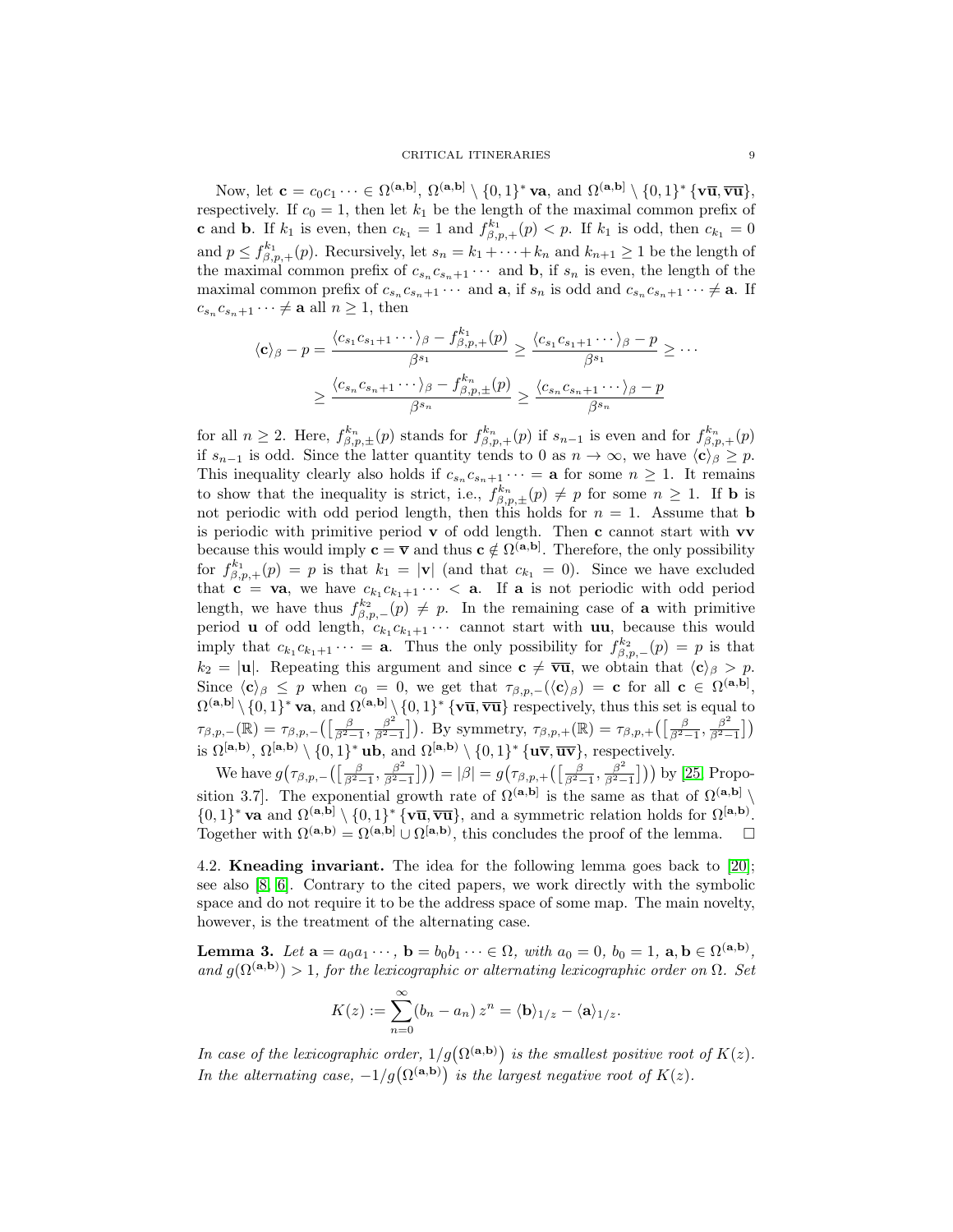Proof. Define the formal power series

$$
L(z) := \sum_{n=0}^{\infty} |L_n| z^n, \quad \text{with} \quad L_n := \left\{ \mathbf{u} \in \{0,1\}^n : \, \mathbf{u}\mathbf{c} \in \Omega^{(\mathbf{a},\mathbf{b})} \text{ for some } \mathbf{c} \in \Omega \right\},
$$

and

$$
Q(z) := \sum_{n=0}^{\infty} |Q_j| z^j, \quad \text{with} \quad Q_n := \left\{ \mathbf{u} \in \{0,1\}^n : \, \mathbf{u}\mathbf{a} \in \Omega^{(\mathbf{a},\mathbf{b})} \text{ and } \mathbf{u}\mathbf{b} \in \Omega^{(\mathbf{a},\mathbf{b})} \right\}.
$$

We will prove that, for every  $n \geq 0$ ,

(4.1) 
$$
1 + \sum_{j=0}^{n} |Q_j| = |L_{n+1}|
$$

for both lexicographic and alternating lexicographic order, as well as

<span id="page-9-1"></span>(4.2) 
$$
\sum_{j=0}^{n} (b_{n-j} - a_{n-j}) |Q_j| = 1 \text{ and } \sum_{j=0}^{n} (-1)^j (b_{n-j} - a_{n-j}) |Q_j| = (-1)^n
$$

for the lexicographic and alternating lexicographic order, respectively. By simple formal power series calculations and since  $|L_0| = 1$  because  $L_0$  contains only the empty word, we obtain from [\(4.1\)](#page-9-0) that

<span id="page-9-0"></span>
$$
\frac{1}{1-z}(1+Q(z)) = \frac{1}{z}(L(z)-1),
$$

i.e.,  $L(z) - \frac{1}{1-z} = Q(z) z/(1-z)$ . From [\(4.2\)](#page-9-1), we get that

$$
K(z) Q(z) = \frac{1}{1-z}
$$
 and  $K(z) Q(-z) = \frac{1}{1+z}$ ,

respectively, with the second equation being equivalent to  $K(-z)Q(z) = \frac{1}{1-z}$ . Then

(4.3) 
$$
K(z) \left( L(z) - \frac{1}{1-z} \right) = \frac{z}{(1-z)^2}
$$

in case of the lexicographic order, and

(4.4) 
$$
K(-z)\left(L(z) - \frac{1}{1-z}\right) = \frac{z}{(1-z)^2}
$$

in the alternating case. Since the radius of convergence of  $L(z)$  is  $1/g(\Omega^{(a,b)})$  and  $L(z)$  has a singularity at  $1/g(\Omega^{(a,b)})$ , the smallest positive root of  $K(z)$  and  $K(-z)$ , respectively, is  $1/g(\Omega^{(\mathbf{a},\mathbf{b})})$ . It remains to prove [\(4.1\)](#page-9-0) and [\(4.2\)](#page-9-1).

Consider first the lexicographic order, and order the elements of  $L_{n+1}$  lexicographically, from  ${\bf u}^{(1)} = 00 \cdots 0$  to  ${\bf u}^{(|L_{n+1}|)} = 11 \cdots 1$ . For  $1 \leq k < |L_{n+1}|$ , let  $\mathbf{u}^{(k)} = u_0^{(k)} u_1^{(k)} \cdots u_n^{(k)}$  and

<span id="page-9-2"></span>
$$
\mathbf{v}^{(k)} := u_0^{(k)} u_1^{(k)} \cdots u_{j-1}^{(k)} b_0 b_1 \cdots b_{n-j},
$$

where  $j$  is the minimal integer in  $[0, n]$  such that

(4.5) 
$$
u_j^{(k)}u_{j+1}^{(k)}\cdots u_n^{(k)} = a_0a_1\cdots a_{n-j}.
$$

(Such an integer exists because  $\mathbf{u}^{(k)} \neq 11 \cdots 1$  and  $\mathbf{u}^{(k)} \mathbf{c} \in \Omega^{(\mathbf{a},\mathbf{b})}$  for some  $\mathbf{c} \in \Omega$ .) We claim that  $u_0^{(k)}u_1^{(k)}\cdots u_{j-1}^{(k)}\in Q_j$ . Since  $\mathbf{a},\mathbf{b}\in\Omega^{(\mathbf{a},\mathbf{b})}$ , we have to show that

$$
u_i^{(k)}u_{i+1}^{(k)}\cdots u_{j-1}^{(k)}
$$
**a**  $\notin$  (**a**, **b**) and  $u_i^{(k)}u_{i+1}^{(k)}\cdots u_{j-1}^{(k)}$ **b**  $\notin$  (**a**, **b**)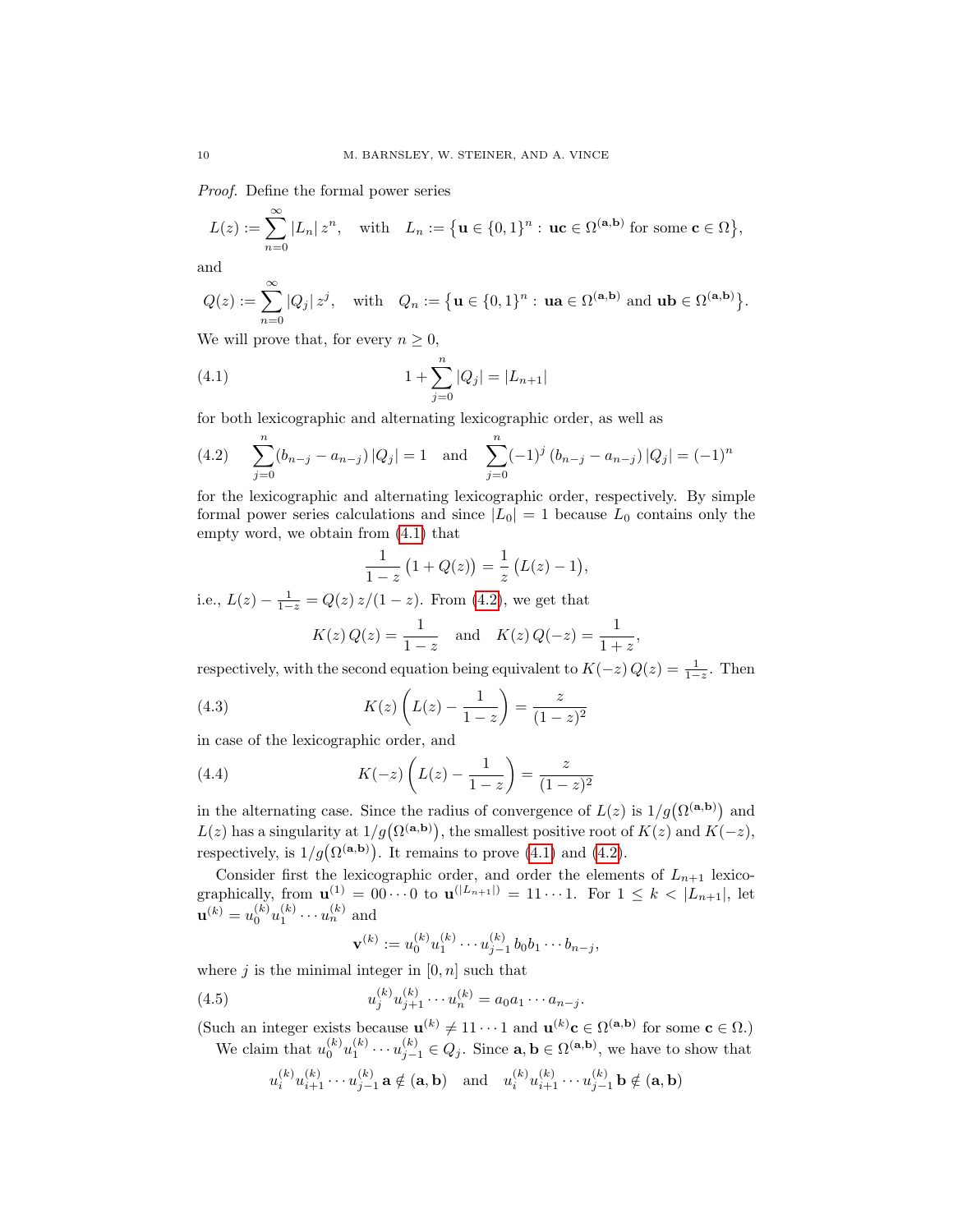for all  $0 \le i < j$ . If  $u_i^{(k)} = 1$ , then  $(4.5)$  and  $\mathbf{u}^{(k)}\mathbf{c} \in \Omega^{(\mathbf{a},\mathbf{b})}$  imply that  $u_i^{(k)}\cdots u_{j-1}^{(k)}$  b  $>u_i^{(k)}\cdots u_{j-1}^{(k)}$  a  $\geq u_i^{(k)}\cdots u_n^{(k)}$  c  $\geq$  b.

Assume now that  $u_i^{(k)} = 0$ . Then  $\mathbf{u}^{(k)} \mathbf{c} \in \Omega^{(a,b)}$  gives that  $u_i^{(k)} \cdots u_n^{(k)} \leq a_0 \cdots a_{n-i}$ . We have  $u_i^{(k)} \cdots u_{j-1}^{(k)}$  a  $\lt u_i^{(k)} \cdots u_{j-1}^{(k)}$  b  $\lt a$  if  $u_i^{(k)} \cdots u_{j-1}^{(k)} < a_0 \cdots a_{j-i-1}$ , and  $u_i^{(k)} \cdots u_n^{(k)} = a_0 \cdots a_{j-i-1} a_0 \cdots a_{n-j}$  otherwise, by [\(4.5\)](#page-9-2). In the latter case,  $a_{j-i} =$ 0 implies that  $u_i^{(k)} \cdots u_n^{(k)} \ge a_0 \cdots a_{n-i}$ , contradicting the minimality of j. Hence we must have  $a_{i-i} = 1$  in this case, thus

$$
u_i^{(k)} \cdots u_{j-1}^{(k)} \mathbf{a} < u_i^{(k)} \cdots u_{j-1}^{(k)} \mathbf{b} \leq \mathbf{a}.
$$

This proves that  $u_0^{(k)} \cdots u_{j-1}^{(k)} \in Q_j$ , thus

<span id="page-10-0"></span>(4.6) 
$$
L_{n+1} = \{11 \cdots 1\} \cup \bigcup_{j=0}^{n} \{u_0 \cdots u_{j-1} a_0 \cdots a_{n-j} : u_0 \cdots u_{j-1} \in Q_j\}.
$$

(The inclusion " $\supseteq$ " is a direct consequence of the definition of  $Q_j$  and  $L_{n+1}$ .) Suppose that  $u_0 \cdots u_{i-1} a_0 \cdots a_{n-i} = u_0 \cdots u_{j-1} a_0 \cdots a_{n-j}$  with  $u_0 \cdots u_{i-1} \in Q_i$ ,  $u_0 \cdots u_{j-1} \in Q_j, \, 0 \leq i < j \leq n.$  Then we have  $a_0 \cdots a_{j-i-1} = u_i \cdots u_{j-1} \in Q_{j-i},$ thus  $a_0 \cdots a_{i-i-1}$  **b**  $\leq$  **a**, contradicting that  $a_{i-i} = a_0$ . Therefore, the union in [\(4.6\)](#page-10-0) is disjoint, which gives [\(4.1\)](#page-9-0) for the lexicographic order.

For  $1 \leq k < |L_{n+1}|$ , we have  $\mathbf{v}^{(k)} \in L_{n+1}$  since  $u_0^{(k)} \cdots u_{j-1}^{(k)} \in Q_j$ . As there can be no element of  $L_{n+1}$  between  $\mathbf{u}^{(k)}$  and  $\mathbf{v}^{(k)}$ , we obtain that  $\mathbf{u}^{(k+1)} = \mathbf{v}^{(k)}$ , thus

$$
\sum_{j=0}^{n} (b_{n-j} - a_{n-j}) |Q_j| = \sum_{k=1}^{|L_{n+1}|-1} (u_n^{(k+1)} - u_n^{(k)}) = u_n^{(|L_{n+1}|)} - u_n^{(1)} = 1,
$$

i.e., the left equation in [\(4.2\)](#page-9-1) holds for the lexicographic order.

Consider now the alternating lexicographic order, and order the elements of  $L_{n+1}$ with respect to this order, from  $\mathbf{u}^{(1)} = 01 \cdots 0$  to  $\mathbf{u}^{(|L_{n+1}|)} = 10 \cdots 1$  if *n* is even, from  $\mathbf{u}^{(1)} = 01 \cdots 01$  to  $\mathbf{u}^{(|L_{n+1}|)} = 10 \cdots 10$  if *n* is odd. For  $1 \leq k < |L_{n+1}|$ , let j be the minimal integer in  $[0, n]$  such that  $u_j^{(k)} \cdots u_n^{(k)} = a_0 \cdots a_{n-j}$  and j is even, or  $u_j^{(k)} \cdots u_n^{(k)} = b_0 \cdots b_{n-j}$  and j is odd, with  $\mathbf{u}^{(k)} = u_0^{(k)} \cdots u_n^{(k)}$ . (Such an integer exists because  $\mathbf{u}^{(k)}$  is not the maximal element of  $L_{n+1}$ .) Set

$$
\mathbf{v}^{(k)} := u_0^{(k)} \cdots u_{j-1}^{(k)} b_0 \cdots b_{n-j} \quad \text{and} \quad \mathbf{v}^{(k)} := u_0^{(k)} \cdots u_{j-1}^{(k)} a_0 \cdots a_{n-j}
$$

when  $j$  is even and odd, respectively.

We claim again that  $u_0^{(k)} \cdots u_{j-1}^{(k)} \in Q_j$ . Assume w.l.o.g. that j is even, the case of odd j being symmetric. Let  $0 \leq i < j$ . If i is even, then we obtain as above that

$$
u_i^{(k)} \cdots u_{j-1}^{(k)} \mathbf{b} > u_i^{(k)} \cdots u_{j-1}^{(k)} \mathbf{a} \ge u_i^{(k)} \cdots u_n^{(k)} \mathbf{c} \ge \mathbf{b} \quad \text{if } u_i^{(k)} = 1,
$$
\n
$$
u_i^{(k)} \cdots u_{j-1}^{(k)} \mathbf{a} < u_i^{(k)} \cdots u_{j-1}^{(k)} \mathbf{b} \le \mathbf{a} \qquad \text{if } u_i^{(k)} = 0.
$$

If *i* is odd and  $u_i^{(k)} = 0$ , then

$$
u_i^{(k)} \cdots u_{j-1}^{(k)} \mathbf{b} < u_i^{(k)} \cdots u_{j-1}^{(k)} \mathbf{a} \le u_i^{(k)} \cdots u_n^{(k)} \mathbf{c} \le \mathbf{a}.
$$

Assume now that i is odd and  $u_i^{(k)} = 1$ . Then  $\mathbf{u}^{(k)} \mathbf{c} \in \Omega^{(a,b)}$  gives that  $u_i^{(k)} \cdots u_n^{(k)} \geq$  $b_0 \cdots b_{n-i}$ . If  $u_i^{(k)} \cdots u_{j-1}^{(k)} = b_0 \cdots b_{j-i-1}$ , i.e.,  $u_i^{(k)} \cdots u_n^{(k)} = b_0 \cdots b_{j-i-1} a_0 \cdots a_{n-j}$ ,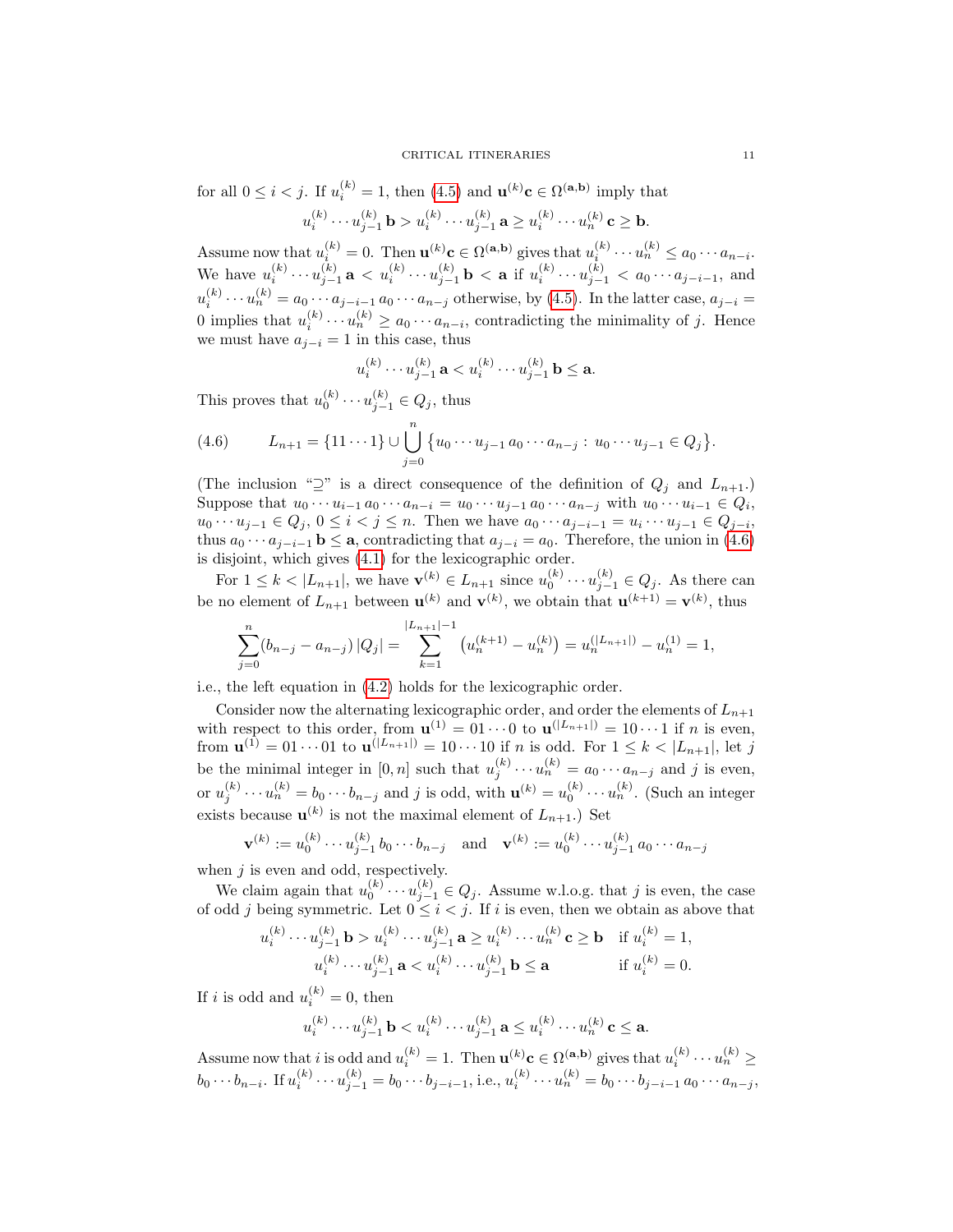then  $b_{j-i} = 0$  implies that  $u_i^{(k)} \cdots u_n^{(k)} \leq b_0 \cdots b_{n-i}$ , contradicting the minimality of j. Hence we must have  $b_{j-i} = 1$  in this case, thus

$$
u_i^{(k)} \cdots u_{j-1}^{(k)} \mathbf{a} > u_i^{(k)} \cdots u_{j-1}^{(k)} \mathbf{b} \ge \mathbf{b}.
$$

This proves that  $u_0^{(k)} \cdots u_{j-1}^{(k)} \in Q_j$ , thus

<span id="page-11-0"></span>
$$
(4.7) \quad L_{n+1} = \left\{ \mathbf{u}^{(|L_{n+1}|)} \right\} \cup \bigcup_{j=0}^{\lfloor n/2 \rfloor} \left\{ u_0 \cdots u_{2j-1} a_0 \cdots a_{n-2j} : u_0 \cdots u_{2j-1} \in Q_{2j} \right\}
$$

$$
\cup \bigcup_{j=0}^{\lfloor (n-1)/2 \rfloor} \left\{ u_0 \cdots u_{2j} b_0 \cdots b_{n-2j-1} : u_0 \cdots u_{2j} \in Q_{2j+1} \right\}.
$$

Similarly to the lexicographic case, it is not possible that  $u_0 \cdots u_{2i-1} a_0 \cdots a_{n-2i} =$  $u_0 \cdots u_{2j-1} a_0 \cdots a_{n-2j}$  with  $u_0 \cdots u_{2i-1} \in Q_{2i}, u_0 \cdots u_{2j-1} \in Q_{2j}, 0 \leq 2i < 2j \leq j$ *n*. If  $u_0 \cdots u_{2i-1} a_0 \cdots a_{n-2i} = u_0 \cdots u_{2j} b_0 \cdots b_{n-2j-1}$  with  $u_0 \cdots u_{2i-1} \in Q_{2i}$ ,  $u_0 \cdots u_{2j} \in Q_{2j+1}, 0 \leq 2i \leq 2j < n$ , then  $a_0 \cdots a_{2j-2i} = u_{2i} \cdots u_{2j} \in Q_{2j-2i+1}$ , thus  $a_0 \cdots a_{2j-2i}$  **a**  $\le$  **a**, contradicting that  $a_{2j-2i+1} = b_0$ . Other cases of non-empty intersections of two sets on the right hand side of [\(4.7\)](#page-11-0) are excluded symmetrically, thus [\(4.1\)](#page-9-0) holds for the alternating lexicographic order too.

As in the lexicographic case, we have  $\mathbf{u}^{(k+1)} = \mathbf{v}^{(k)}$  for  $1 \leq k < |L_{n+1}|$ , thus

$$
\sum_{j=0}^{n} (-1)^{j} (b_{n-j} - a_{n-j}) |Q_j| = \sum_{k=1}^{|L_{n+1}|-1} (u_n^{(k+1)} - u_n^{(k)}) = u_n^{(|L_{n+1}|)} - u_n^{(1)} = (-1)^n,
$$

i.e., the right equation in [\(4.2\)](#page-9-1) holds for the alternating lexicographic order.  $\Box$ 

### 4.3. Monotonicity of  $\langle \cdot \rangle_{\beta}$ .

<span id="page-11-1"></span>**Lemma 4.** For every  $\beta > 2$ ,  $\langle \cdot \rangle_{\beta}$  and  $\langle \cdot \rangle_{-\beta}$  are strictly increasing functions on  $\Omega$ , for the lexicographic and alternating lexicographic order, respectively.

*Proof.* Let  $\beta > 2$ , and  $c, d \in \Omega$  with  $c < d$  (for the lexicographic or alternating lexicographic order). By removing the maximum initial portion of the strings where c and d are equal, and exchanging the role of c and d if the length of this portion is odd in the alternating case, we may assume w.l.o.g. that c starts with 0 and d starts with 1. Then we have

$$
\langle {\bf c} \rangle_{\beta} \le \langle 0 \, \overline{1} \rangle_{\beta} = \frac{1}{\beta - 1} < 1 = \langle 1 \, \overline{0} \rangle_{\beta} \le \langle {\bf d} \rangle_{\beta}
$$

in the lexicographic case, and

$$
\langle \mathbf{c} \rangle_{-\beta} \le \langle 0 \, \overline{01} \rangle_{-\beta} = \frac{1}{\beta^2 - 1} < \frac{\beta^2 - \beta - 1}{\beta^2 - 1} = \langle 1 \, \overline{10} \rangle_{-\beta} \le \langle \mathbf{d} \rangle_{-\beta}
$$

in the alternating case. This proves the lemma.

<span id="page-11-2"></span>**Lemma 5.** Let  $\mathbf{a} \in \Omega \Omega$ ,  $\mathbf{b} \in \Omega$ , with  $\mathbf{a}, \mathbf{b} \in \Omega^{(\mathbf{a}, \mathbf{b})}$  and  $g(\Omega^{(\mathbf{a}, \mathbf{b})}) > 1$ , where  $\Omega$  is equipped with the lexicographic or the alternating lexicographic order.

In case of the lexicographic order,  $\langle \cdot \rangle_{g(\Omega^{(\mathbf{a},\mathbf{b})})}$  is an increasing function on  $\Omega^{(\mathbf{a},\mathbf{b})}$ . In the alternating case,  $\langle \cdot \rangle_{-g(\Omega^{(\mathbf{a},\mathbf{b})})}$  is an increasing function on  $\Omega^{(\mathbf{a},\mathbf{b})}$ .

$$
\Box
$$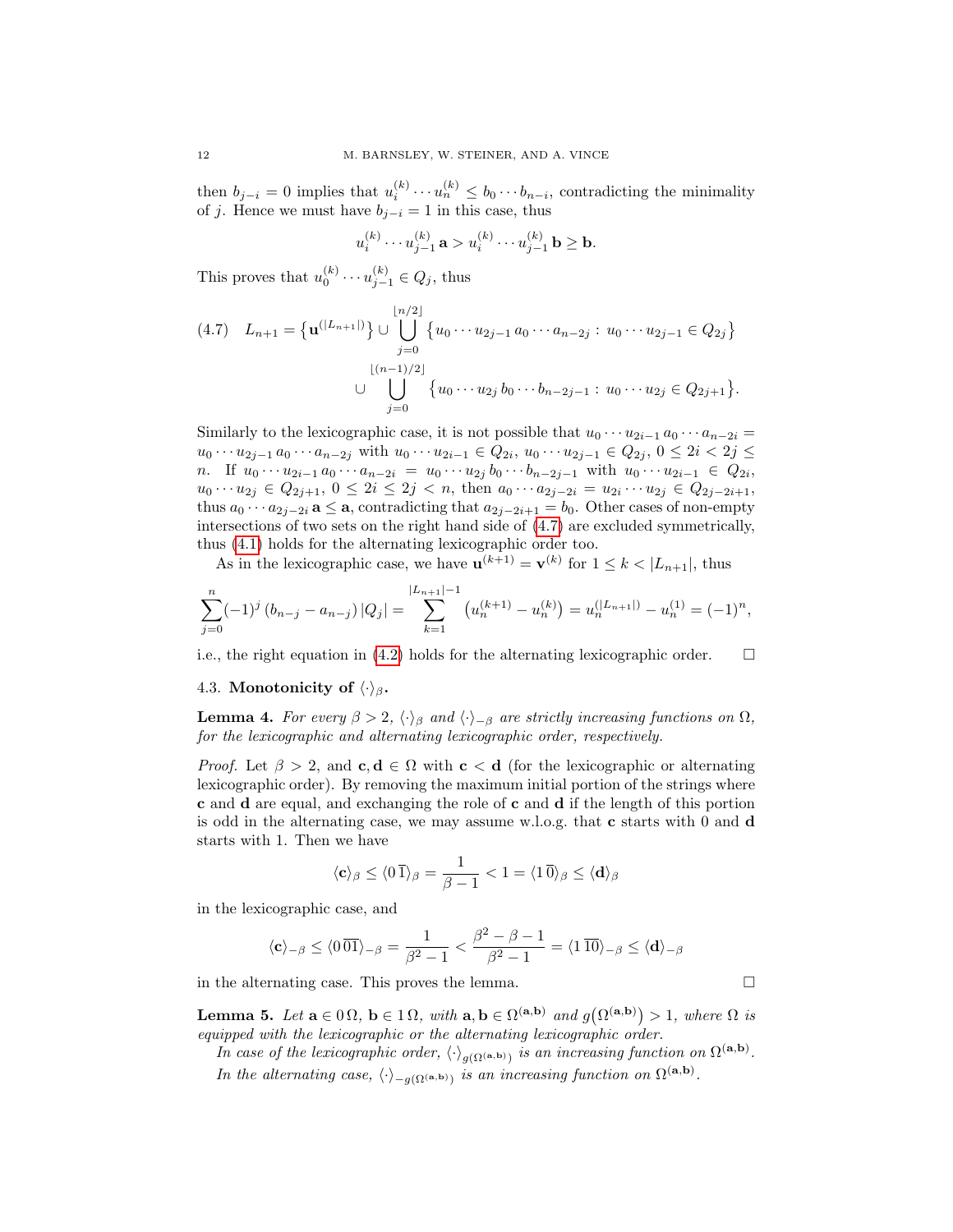*Proof.* In the following, we assume that  $\Omega$  is equipped with the lexicographic order; for the alternating case, we only have to change  $\langle \cdot \rangle_{\beta}$  to  $\langle \cdot \rangle_{-\beta}$ .

We show that  $\langle \cdot \rangle_{\beta}$  is strictly increasing on  $\Omega^{(a,b)}$  for all  $\beta > g(\Omega^{(a,b)})$ . By Lemma [4,](#page-11-1) this is true for  $\beta > 2$ . From Lemma [3,](#page-8-0) we know that  $\langle \mathbf{a} \rangle_{\beta} \neq \langle \mathbf{b} \rangle_{\beta}$  for all  $\beta > g(\Omega^{(a,b)})$ . By the continuity of  $\langle a \rangle_{\beta}$  and  $\langle b \rangle_{\beta}$  as functions of  $\beta > 1$  and since  $\langle \mathbf{a} \rangle_{\beta} < \mathbf{b} \rangle_{\beta}$  for all  $\beta > 2$ , we obtain that  $\langle \mathbf{a} \rangle_{\beta} < \langle \mathbf{b} \rangle_{\beta}$  for all  $\beta > g(\Omega^{(\mathbf{a},\mathbf{b})}).$ 

Assume that  $c < d$ , but  $\langle c \rangle_{\beta} \ge \langle d \rangle_{\beta}$  for some  $c, d \in \Omega^{(a,b)}, \beta > g(\Omega^{(a,b)})$ . By removing the longest common prefix of c and  $d$ , we may assume w.l.o.g. that c starts with 0 and d starts with 1. (In the alternating case, we also have to exchange the role of  $c$  and  $d$  if the length of this prefix is odd.) Consider

$$
\Delta(\beta) := \max \left\{ \langle \mathbf{c} \rangle_{\beta} - \langle \mathbf{d} \rangle_{\beta} : \mathbf{c}, \mathbf{d} \in \Omega^{(\mathbf{a}, \mathbf{b})}, \mathbf{c} \leq \mathbf{a}, \mathbf{b} \leq \mathbf{d} \right\} \qquad (\beta > 1).
$$

This function is well defined because  $\{\langle c \rangle_\beta : c \in \Omega^{(a,b)}\}$  is compact;  $\Delta(\cdot)$  is also continuous. By Lemma [4,](#page-11-1) we have  $\Delta(\beta) < 0$  for  $\beta > 2$ , and we have assumed that  $\Delta(\beta) \geq 0$  for some  $\beta > g(\Omega^{(a,b)})$ . Therefore, there exists  $\beta > g(\Omega^{(a,b)})$  such that  $\Delta(\beta) = 0$ . Fix this  $\beta$ , and choose **c**, **d**  $\in \Omega^{(a,b)}$  with **c**  $\leq$  **a**, **b**  $\leq$  **d**, and  $\langle$ **c** $\rangle_{\beta} = \langle$ **d** $\rangle_{\beta}$ . Since  $\langle \mathbf{a} \rangle_{\beta} < \langle \mathbf{b} \rangle_{\beta}$ , we have  $\langle \mathbf{c} \rangle_{\beta} > \langle \mathbf{a} \rangle_{\beta}$  or  $\langle \mathbf{b} \rangle_{\beta} > \langle \mathbf{d} \rangle_{\beta}$ . If  $\langle \mathbf{c} \rangle_{\beta} > \langle \mathbf{a} \rangle_{\beta}$ , then removing the longest common prefix of **a** and **c** gives sequences  $c', d' \in \Omega^{(a,b)}$ with  $\mathbf{c}' \leq \mathbf{a}, \mathbf{d}' \geq \mathbf{b}, \text{ and } \langle \mathbf{c}' \rangle_{\beta} > \langle \mathbf{d}' \rangle_{\beta}, \text{ contradicting that } \Delta(\beta) = 0. \text{ Similarly,}$  $\langle \mathbf{b} \rangle_{\beta} > \langle \mathbf{d} \rangle_{\beta}$  leads to a contradiction. Therefore, we have shown that  $\langle \cdot \rangle_{\beta}$  is strictly increasing on  $\Omega^{(a,b)}$  for all  $\beta > g(\Omega^{(a,b)})$ .

By continuity in  $\beta$ , we obtain that  $\langle \cdot \rangle_{g(\Omega^{({\bf a}, {\bf b})})}$  is increasing on  $\Omega^{({\bf a}, {\bf b})}$ .

4.4. Periodic critical itineraries. Next we show that condition [\(3\)](#page-3-2) of Defini-tion [1](#page-3-4) is violated when  $(1)$  and  $(2)$  hold but **a** and **b** are not the critical itineraries of some  $f_{\beta,p}$ .

<span id="page-12-0"></span>**Lemma 6.** Let  $\mathbf{a} \in \Omega \Omega$ ,  $\mathbf{b} \in \Omega$ , with  $\mathbf{a} \in \Omega^{(\mathbf{a},\mathbf{b})}$ ,  $\mathbf{b} \in \Omega^{[\mathbf{a},\mathbf{b})}$ , and  $g(\Omega^{(\mathbf{a},\mathbf{b})}) > 1$ . Set  $\beta := g(\Omega^{(a,b)})$  when  $\Omega$  is equipped with the lexicographic order,  $\beta := -g(\Omega^{(a,b)})$ in case of the alternating lexicographic order, and  $p := \langle \mathbf{a} \rangle_{\beta}$ . If  $\mathbf{a} \neq \tau_{\beta, p,-}(p)$  or  $\mathbf{b} \neq \tau_{\beta,p,+}(p)$ , then we have  $\mathbf{a}, \mathbf{b} \in {\mathbf{u}, \mathbf{v}}^{\omega}$  for some  $\mathbf{u} \in \{0, 1\}^*, \mathbf{v} \in \{1\{0, 1\}^*,$ with  $\overline{\mathbf{u}} \in \Omega^{(\overline{\mathbf{u}}, \overline{\mathbf{v}})}, \overline{\mathbf{v}} \in \Omega^{[\overline{\mathbf{u}}, \overline{\mathbf{v}})}, g(\Omega^{(\overline{\mathbf{u}}, \overline{\mathbf{v}})}) = g(\Omega^{(\mathbf{a}, \mathbf{b})}), \text{ and } \mathbf{a} \neq \overline{\mathbf{u}} \text{ or } \mathbf{b} \neq \overline{\mathbf{v}}.$ 

*Proof.* First note that  $\langle \mathbf{b} \rangle_{\beta} = \langle \mathbf{a} \rangle_{\beta} = p$  by Lemma [3.](#page-8-0) Assume that  $\mathbf{a} \neq \tau_{\beta,p,-}(p);$ the case of  $\mathbf{b} \neq \tau_{\beta,p,+}(p)$  is symmetric. Write  $\mathbf{a} = a_0a_1 \cdots$  and  $\tau_{\beta,p,-}(p) = c_0c_1 \cdots$ . If  $a_0 \cdots a_{n-1} = c_0 \cdots c_{n-1}, n \ge 0$ , then  $f_{\beta,p,-}^n(p) = \langle c_n c_{n+1} \cdots \rangle_\beta = \langle a_n a_{n+1} \cdots \rangle_\beta$ . By Lemma [5,](#page-11-2)  $\langle a_n a_{n+1} \cdots \rangle_{\beta} < p$  implies that  $a_n = 0$ , and  $\langle a_n a_{n+1} \cdots \rangle_{\beta} > p$  implies that  $a_n = 1$ ; hence  $a_n \neq c_n$  is possible only when  $f_{\beta,p,-}^n(p) = p$ . Since  $\mathbf{a} \neq \tau_{\beta,p,-}(p)$ and  $a_0 = 0 = c_0$ , the latter case occurs for some  $n \geq 1$ . Choose  $m \geq 1$  minimal such that  $f_{\beta,p,-}^m(p) = p$ , and set  $\mathbf{u} := a_0 \cdots a_{m-1}$ ; then  $\tau_{\beta,p,-}(p) = \overline{\mathbf{u}}$ . Since  $\mathbf{a} \neq$  $\tau_{\beta,p,-}(p)$ , there exists some  $\ell \geq 1$  such that  $a_1 \cdots a_{\ell m-1} = \mathbf{u} \cdots \mathbf{u} = c_0 \cdots c_{\ell m-1}$  and  $a_{\ell m} = 1$ . Then we have  $\langle a_{\ell m} a_{\ell m+1} \cdots \rangle_{\beta} = p = \langle \mathbf{b} \rangle_{\beta}$  and  $a_{\ell m} a_{\ell m+1} \cdots > \mathbf{b}$  since  $\mathbf{a} \in \Omega^{(\mathbf{a},\mathbf{b})}$ . Similarly as for  $a_0a_1 \cdots$  and  $c_0c_1 \cdots$ , we obtain that there exists some  $n \geq 1$  such that  $a_{\ell m} \cdots a_{\ell m+n-1} = b_0 \cdots b_{n-1}$  and  $\langle b_n b_{n+1} \cdots \rangle_{\beta} = p$ , hence we also have  $f_{\beta,p,+}^k(p) = p$  for some  $k \geq 1$ . Let  $j \geq 1$  be minimal such that  $f_{\beta,p,+}^j(p) = p$ , and set  $\mathbf{v} := b_0 \cdots b_{j-1}$ . Then we have  $\tau_{\beta,p,+}(p) = \overline{\mathbf{v}}$  and  $\mathbf{a}, \mathbf{b} \in {\{\mathbf{u}, \mathbf{v}\}}^{\omega}$ .

Since  $\overline{\mathbf{u}}, \overline{\mathbf{v}}$  are the itineraries of  $f_{\beta,p,\pm}(p)$ , we have  $\overline{\mathbf{u}} \in \Omega^{(\overline{\mathbf{u}}, \overline{\mathbf{v}})}$ ,  $\overline{\mathbf{v}} \in \Omega^{[\overline{\mathbf{u}}, \overline{\mathbf{v}})}$ , and  $g(\Omega^{(\overline{\mathbf{u}},\overline{\mathbf{v}})}) = |\beta| = g(\Omega^{(\mathbf{a},\mathbf{b})})$  by Lemma [1](#page-6-1) and [2,](#page-7-0) respectively.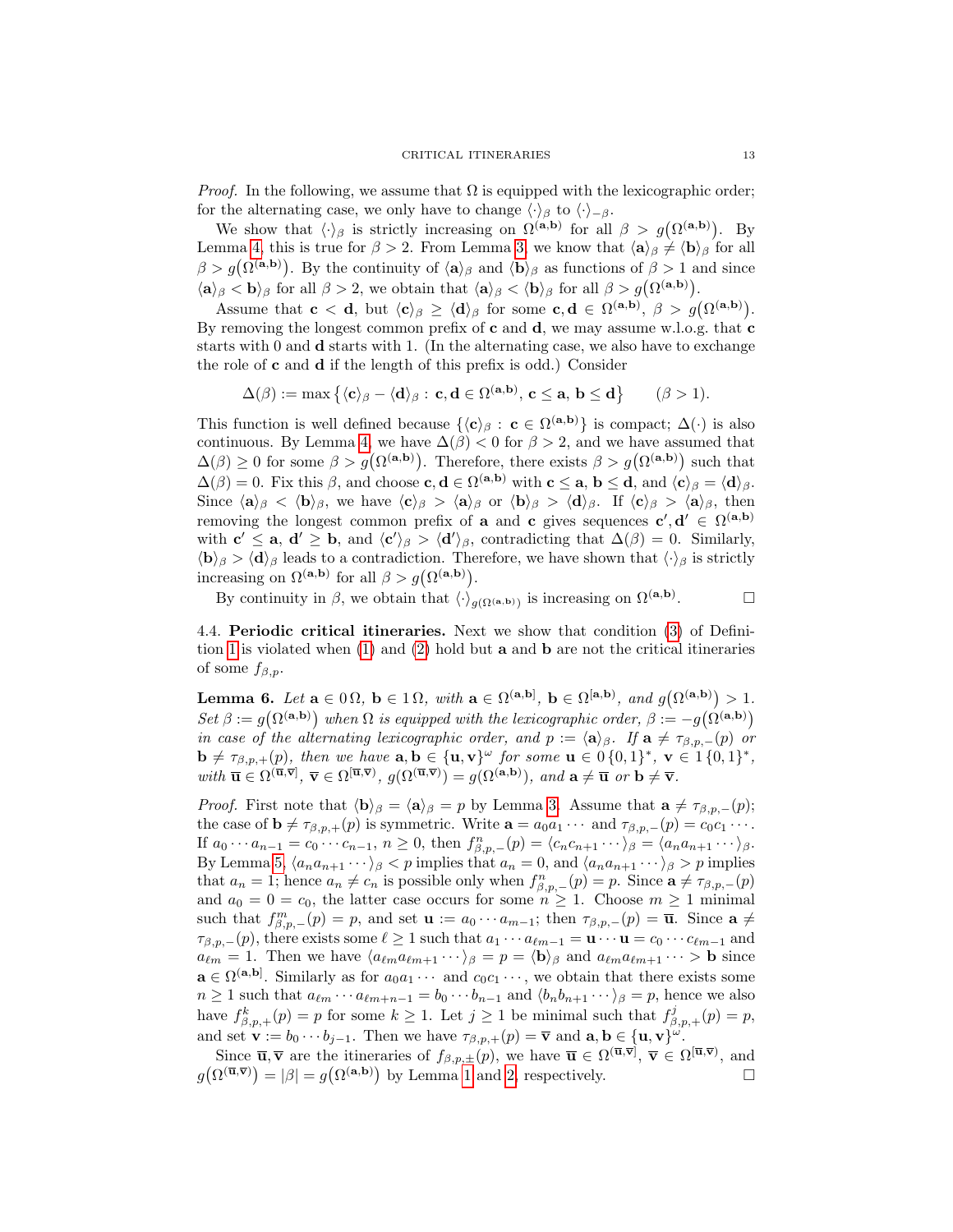<span id="page-13-0"></span>Lemma 7. Let  $u \in \{0,1\}^*$ ,  $v \in 1 \{0,1\}^*$ ,  $|\beta| > 1$ , with  $\langle \overline{u} \rangle_{\beta} = \langle \overline{v} \rangle_{\beta} =: p$ . Then  $\langle \mathbf{c} \rangle_{\beta} = p$  for all  $\mathbf{c} \in {\{\mathbf{u}, \mathbf{v}\}}^{\omega}$ . If  $\tau_{\beta,p,-}(p) \in {\{\mathbf{u}, \mathbf{v}\}}^{\omega}$ , then  $\tau_{\beta,p,-}(p) = \overline{\mathbf{u}}$ . If  $\tau_{\beta,p,+}(p) \in {\{\mathbf{u}, \mathbf{v}\}}^{\omega}$ , then  $\tau_{\beta,p,+}(p) = \overline{\mathbf{v}}$ .

*Proof.* Let  $\mathbf{c} = c_0 c_1 \cdots \in \Omega$  with  $\mathbf{c} \in {\{\mathbf{u}, \mathbf{v}\}}^\omega$ . If  $\mathbf{c}$  starts with  $\mathbf{u}$ , then

$$
\langle \mathbf{c} \rangle_{\beta} - p = \langle \mathbf{c} \rangle_{\beta} - \langle \overline{\mathbf{u}} \rangle_{\beta} = \frac{\langle c_{|\mathbf{u}|} c_{|\mathbf{u}|+1} \cdots \rangle_{\beta} - \langle \overline{\mathbf{u}} \rangle_{\beta}}{\beta^{|\mathbf{u}|}} = \frac{\langle c_{|\mathbf{u}|} c_{|\mathbf{u}|+1} \cdots \rangle_{\beta} - p}{\beta^{|\mathbf{u}|}}.
$$

Similarly, we have  $\langle \mathbf{c} \rangle_{\beta} - p = (\langle c_{|\mathbf{v}|}c_{|\mathbf{v}|+1} \cdots \rangle_{\beta} - p)/\beta^{|\mathbf{v}|}$  if c starts with v, and thus

$$
\langle \mathbf{c} \rangle_{\beta} - p = \frac{\langle c_n c_{n+1} \cdots \rangle_{\beta} - p}{\beta^n}
$$

for each  $n \geq 1$  such that  $c_0 \cdots c_{n-1} \in {\mathbf{u}, \mathbf{v}}^*$ . Since n is unbounded and  $\langle c_n c_{n+1} \cdots \rangle_{\beta}$ is bounded, we get that  $\langle \mathbf{c} \rangle_{\beta} = p$ .

If  $\tau_{\beta,p,-}(p) \in {\{\mathbf{u},\mathbf{v}\}}^{\omega}$ , then  $\tau_{\beta,p,-}(p)$  starts with **u**, thus  $f_{\beta,p,-}^{|\mathbf{u}|}(p) = p$  and  $\tau_{\beta,p,-}(p) = \overline{\mathbf{u}}$ . Similarly,  $\tau_{\beta,p,+}(p) \in {\{\mathbf{u}, \mathbf{v}\}}^{\omega}$  implies that  $\mathbf{b} = \overline{\mathbf{v}}$ .

4.5. **Proof of Theorem [1.](#page-4-2)** Assume first that  $\mathbf{a} = \tau_{\beta,p,-}(p)$  and  $\mathbf{b} = \tau_{\beta,p,+}(p)$  for some  $\beta$ ,  $p$ . Then condition [\(1\)](#page-3-1) of Definition [1](#page-6-1) holds by Lemmas 1 and [2,](#page-7-0) respectively. These lemmas also give that  $g(\Omega^{(a,b)}) = |\beta| > 1$ . If **u**, **v** are as in condition [\(3\)](#page-3-2) of Definition [1,](#page-3-4) then  $\langle \overline{\mathbf{u}} \rangle_{\beta} = \langle \overline{\mathbf{v}} \rangle_{\beta}$  by Lemma [3,](#page-8-0) and this value equals p by Lemma [7.](#page-13-0) Lemma [7](#page-13-0) also gives that  $\mathbf{a} = \overline{\mathbf{u}}$  and  $\mathbf{b} = \overline{\mathbf{v}}$ , thus condition [\(3\)](#page-3-2) of Definition [1](#page-3-4) holds. Therefore, the pair (a; b) is lex-admissible if  $\beta > 1$  and alt-admissible if  $\beta < -1$ .

Now, let  $(\mathbf{a}; \mathbf{b})$  be lex-admissible and  $\beta := g(\Omega^{(\mathbf{a}, \mathbf{b})})$ , or alt-admissible and  $\beta :=$  $-g(\Omega^{(a,b)})$ . By Lemma [6](#page-12-0) and condition [\(3\)](#page-3-2) of Definition [1,](#page-3-4) we have  $a = \tau_{\beta,p,-}(p)$ and  $\mathbf{b} = \tau_{\beta,p,+}(p)$ , with  $p := \langle \mathbf{a} \rangle_{\beta}$ . Moreover, we have  $1 \le \langle \mathbf{b} \rangle_{\beta} = p = \langle \mathbf{a} \rangle_{\beta} \le \frac{1}{\beta - 1}$ in case  $\beta > 1$ , and  $1 + \frac{\beta}{\beta^2 - 1} \le \langle \mathbf{b} \rangle_{\beta} = p = \langle \mathbf{a} \rangle_{\beta} \le \frac{1}{\beta^2 - 1}$  in case  $\beta < -1$ .

4.6. **Proof of Corollary [1.](#page-4-3)** Let  $\beta > 1$ ,  $0 \le \alpha \le 2-\beta$ , set  $p := \frac{\alpha}{\beta-1} + 1$  and define the map  $\varphi : [0,1] \to [\beta(p-1), \beta p], x \mapsto \beta(x+p-1)$ . Then  $T_{\beta,\alpha,\pm} = \varphi^{-1} \circ f_{\beta,p,\pm} \circ \varphi$ . Therefore,  $\tau_{\beta,p,-}(p)$  and  $\tau_{\beta,p,+}(p)$  are the itineraries of  $\varphi^{-1}(p) = (1-\alpha)/\beta$  under  $T_{\beta,\alpha,-}$  and  $T_{\beta,\alpha,+}$ . Since each  $p \in \left[1,\frac{1}{\beta-1}\right]$  can be written as  $p = \frac{\alpha}{\beta-1} + 1$  with  $0 \le \alpha \le 2 - \beta$ , the critical itineraries of  $f_{\beta,p}$  are exactly those of  $\beta x + \alpha \mod 1$ .

Now, let  $\beta$  < -1,  $-\beta$  - 1 <  $\alpha$  < 1, set  $p := \frac{\alpha}{1-\beta}$  and define the map  $\varphi$ :  $[0,1] \to [\beta p, \beta (p-1)], x \mapsto \beta (p-x)$ . Then  $T_{\beta,\alpha,\pm} = \varphi^{-1} \circ f_{\beta,p,\pm} \circ \varphi$ . Therefore, the itineraries of  $\varphi^{-1}(p) = -\alpha/\beta$  under  $T_{\beta,\alpha,-}$  and  $T_{\beta,\alpha,+}$  are  $\mathbf{a} = \tau_{\beta,p,-}(p)$  and  $\mathbf{b} = \tau_{\beta,p,+}(p)$ . Hence  $(\mathbf{a}; \mathbf{b})$  is alt-admissible. Moreover, we have  $\mathbf{a} \in \{00\}$ ,  $\mathbf{b} \in \{11\}$ , and  $\frac{\beta+1}{\beta-1} < p < \frac{1}{1-\beta}$  holds if and only if  $f_{\beta,p,-}^2(p) = \beta^2 p < \beta(p-1) = f_{\beta,p,+}(p)$  and  $f_{\beta,p,+}^2(p) = \beta^2 p - \beta^2 - \beta > \beta p = f_{\beta,p,-}(p)$ , i.e.,  $S^2(\mathbf{a}) < S(\mathbf{b})$  and  $S^2(\mathbf{b}) > S(\mathbf{a})$ .

On the other hand, let  $(a, b)$  be alt-admissible,  $S^2(a) < S(b)$  and  $S^2(b) > S(a)$ , and set  $\beta := -g(\Omega^{(a,b)})$ ,  $\alpha := p(1-\beta)$  with  $p := \langle a \rangle_{\beta}$ . We first show that  $a \in 00 \Omega$ and  $\mathbf{b} \in \mathbb{1}\Omega$ . Assume that a starts with 01. Then each 0 in a or b is followed by a 1. Moreover,  $S^2(\mathbf{b}) > S(\mathbf{a})$  implies that **b** starts with 111 or 101. In the latter case we have  $\mathbf{a} = \overline{01}$  and  $\mathbf{b} = \overline{10}$ , contradicting that  $g(\Omega^{(\mathbf{a},\mathbf{b})}) > 1$ . If **b** starts with 111, then we must have  $\mathbf{b} = \overline{1}$ , hence each 1 in **a** is followed by a 0 as otherwise **a** would end with **b**. This gives that  $\mathbf{a} = \overline{01}$ , also contradicting that  $g(\Omega^{(\mathbf{a},\mathbf{b})}) > 1$ . By symmetry, b cannot start with 10. Now, we obtain from the considerations in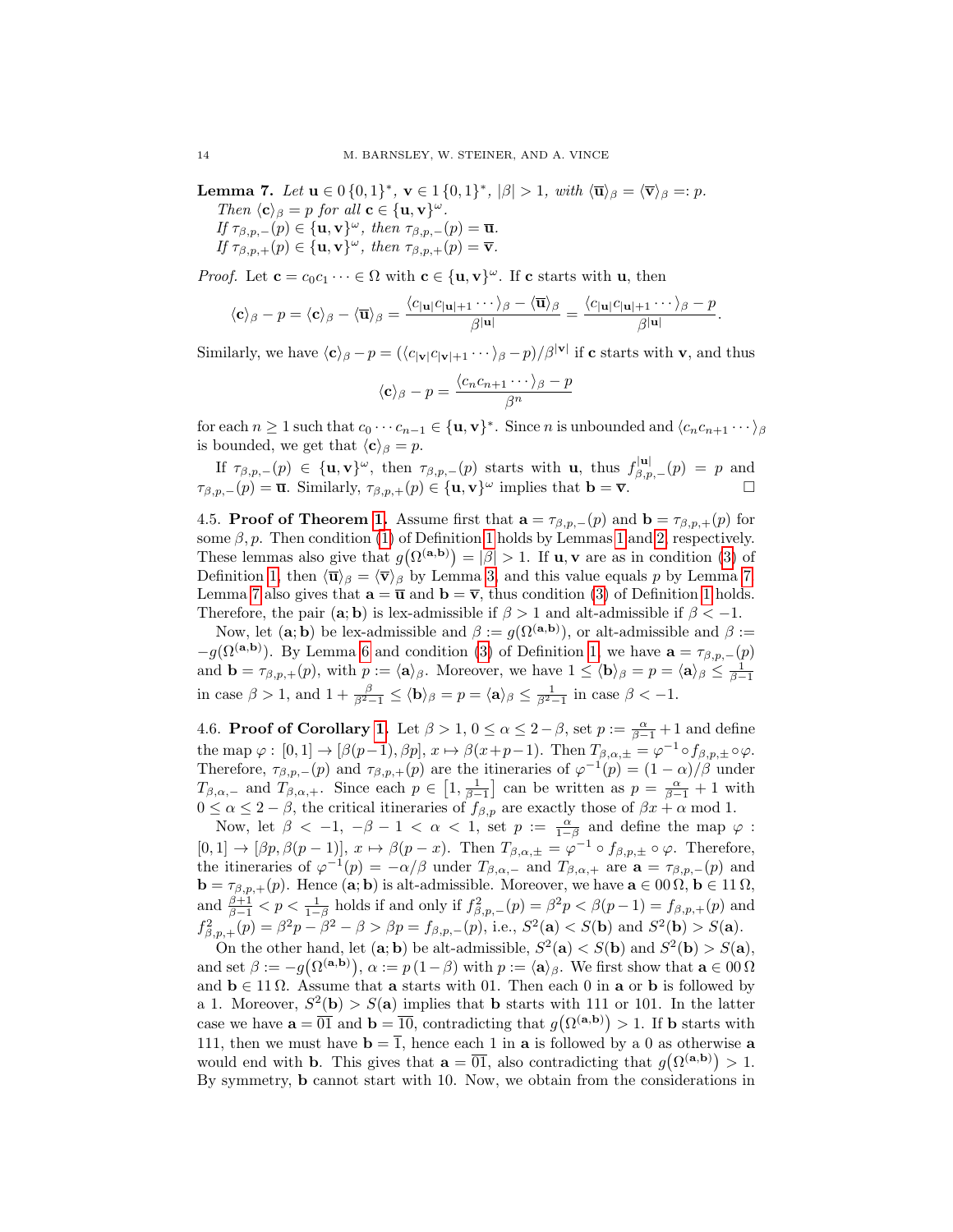the previous paragraph that **a**, **b** are the critical itineraries of  $\beta x + \alpha$  mod 1, with  $\beta < -1, -\beta - 1 < \alpha < 1.$ 

## 5. Exponential growth rates

#### <span id="page-14-0"></span>5.1. Lexicographic order. The following lemma is similar to [\[26,](#page-17-24) Theorem 3].

<span id="page-14-1"></span>Lemma 8. Let  $a \in 0 \Omega$ ,  $b \in 1 \Omega$ ,  $u \in 01 \{0, 1\}^*$ ,  $v \in 10 \{0, 1\}^*$ , such that  $a, b \in \Omega$  $\{\mathbf u,\mathbf v\}^\omega,\ \mathbf a\in\Omega^{(\mathbf a,\mathbf b)},\ \mathbf b\in\Omega^{[\mathbf a,\mathbf b)},\ \overline{\mathbf u}\in\Omega^{(\overline{\mathbf u},\overline{\mathbf v})},\ and\ \overline{\mathbf v}\in\Omega^{[\overline{\mathbf u},\overline{\mathbf v})},\ where\ \Omega\ is\ equipped$ with the lexicographic order. Then

$$
g(\Omega^{(\overline{\mathbf{u}},\overline{\mathbf{v}})}) = g(\Omega^{(\mathbf{a},\mathbf{b})}).
$$

Proof. Since

<span id="page-14-2"></span>
$$
\Omega^{(\overline{\mathbf{u}},\overline{\mathbf{v}})} \subseteq \Omega^{(\mathbf{a},\mathbf{b})} \subseteq \Omega^{(\mathbf{u}\overline{\mathbf{v}},\mathbf{v}\overline{\mathbf{u}})}
$$

,

it suffices to show that  $g(\Omega^{(\mathbf{u}\overline{\mathbf{v}}, \mathbf{v}\overline{\mathbf{u}})}) = g(\Omega^{(\overline{\mathbf{u}}, \overline{\mathbf{v}})})$ .

First we prove that

(5.1) 
$$
\Omega^{(\mathbf{u}\overline{\mathbf{v}},\mathbf{v}\overline{\mathbf{u}})} \cap [\overline{\mathbf{u}},\overline{\mathbf{v}}] \subseteq {\mathbf{u},\mathbf{v}}^{\omega}.
$$

Let  $c \in \Omega^{(\mathbf{u}\overline{\mathbf{v}}, \mathbf{v}\overline{\mathbf{u}})} \cap [\overline{\mathbf{u}}, \overline{\mathbf{v}}]$ , and consider an arbitrary decomposition  $c = \mathbf{w}\mathbf{d}$  with  $\mathbf{w} \in {\{\mathbf{u}, \mathbf{v}\}}^*, \mathbf{d} \in \Omega$ . Assume that **d** starts with 0. Then  $\mathbf{c} \in \Omega^{(\mathbf{u}\bar{\mathbf{v}}, \mathbf{v}\bar{\mathbf{u}})}$  implies that  $d \leq u\bar{v}$  and that  $d \geq \bar{u}$  when w ends with a word in  $v \{u\}^*$ . If w contains no occurrence of **v**, i.e.,  $\mathbf{w} \in {\{\mathbf{u}\}}^*$ , then we get  $\mathbf{d} \geq \overline{\mathbf{u}}$  from  $\mathbf{c} \in [\overline{\mathbf{u}}, \overline{\mathbf{v}}]$ . Therefore, we have  $\bar{u} \leq d \leq u\bar{v}$ , hence d starts with u. Symmetrically, we obtain that d starts with  $\bf{v}$  whenever it starts with 1. Therefore,  $(5.1)$  holds, and

<span id="page-14-3"></span>
$$
\Omega^{(\overline{\mathbf u},\overline{\mathbf v})}\subseteq \Omega^{(\mathbf u\overline{\mathbf v},\mathbf v\overline{\mathbf u})}\subseteq \Omega^{(\overline{\mathbf u},\overline{\mathbf v})}\cup\bigcup_{n=0}^\infty\Omega_n^{(\overline{\mathbf u},\overline{\mathbf v})}\,\{\mathbf u,\mathbf v\}^\omega,
$$

where  $\Omega_n^{(\overline{\mathbf{u}},\overline{\mathbf{v}})}$  denotes the set of length n prefixes of words in  $\Omega^{(\overline{\mathbf{u}},\overline{\mathbf{v}})}$ . This implies that  $g(\Omega^{(\overline{\mathbf{u}},\overline{\mathbf{v}})}) \leq g(\Omega^{(\mathbf{u}\overline{\mathbf{v}},\mathbf{v}\overline{\mathbf{u}})}) \leq \max(g(\Omega^{(\overline{\mathbf{u}},\overline{\mathbf{v}})})$ ,  $g(\bigcup_{n=0}^{\infty} S^n {\{\mathbf{u},\mathbf{v}\}}^{\omega})$ ). Hence we only have to show that  $g\left(\bigcup_{n=0}^{\infty} S^n \{\mathbf{u}, \mathbf{v}\}^{\omega}\right) \leq g\left(\Omega^{(\overline{\mathbf{u}}, \overline{\mathbf{v}})}\right)$ .

Next we prove that

(5.2) 
$$
\{\mathbf{r},\mathbf{s}\}^{\omega} \subseteq \Omega^{(\overline{\mathbf{u}},\overline{\mathbf{v}})},
$$

where **r** is the longest common prefix of  $\overline{u}$  and  $S^n(\overline{v})$ , with  $n \geq 1$  such that  $S^n(\overline{v})$ is maximal among all suffixes of  $\bf{v}$  starting with 0, and  $\bf{s}$  is the longest common prefix of  $\bar{\mathbf{v}}$  and  $S^m(\bar{\mathbf{u}})$ , with  $m \geq 1$  such that  $S^m(\bar{\mathbf{u}})$  is minimal among all suffixes of **u** starting with 1. Note that **r** and **s** are finite words because  $S^n(\overline{v}) < \overline{u}$  by  $\overline{\mathbf{v}} \in \Omega^{[\overline{\mathbf{u}}, \overline{\mathbf{v}}]}$  and  $S^m(\overline{\mathbf{u}}) > \overline{\mathbf{v}}$  by  $\overline{\mathbf{u}} \in \Omega^{[\overline{\mathbf{u}}, \overline{\mathbf{v}}]}$ . Moreover,  $S^n(\overline{\mathbf{v}})$  starts with r0 and  $\overline{\mathbf{u}}$ starts with  $r1$ ,  $\bar{v}$  starts with s0 and  $S^m(\bar{u})$  starts with s1. Therefore, we have

$$
S^{n}(\overline{\mathbf{v}}) \leq \mathbf{r}S^{n}(\overline{\mathbf{v}}) \leq \cdots \leq \overline{\mathbf{r}} < \overline{\mathbf{s}} \leq \cdots \leq \mathbf{s}S^{m}(\overline{\mathbf{u}}) \leq S^{m}(\overline{\mathbf{u}}).
$$

Since  $S^n(\overline{\mathbf{v}}) \in \Omega^{(\overline{\mathbf{u}}, \overline{\mathbf{v}})}$  and  $\overline{\mathbf{u}} \in \Omega^{(\overline{\mathbf{u}}, \overline{\mathbf{v}})}$ , we have  $\mathbf{r} \in \Omega^{(\overline{\mathbf{u}}, \overline{\mathbf{v}})}$  for all  $\mathbf{c} \in \Omega^{(\overline{\mathbf{u}}, \overline{\mathbf{v}})}$  with  $\mathbf{c} \in [S^{n+|\mathbf{r}|}(\overline{\mathbf{v}}), S^{|\mathbf{r}|}(\overline{\mathbf{u}})] \supseteq [S^{n}(\overline{\mathbf{v}}), S^{m}(\overline{\mathbf{u}})]$ . Symmetrically, we also have  $\mathbf{sc} \in \Omega^{(\overline{\mathbf{u}}, \overline{\mathbf{v}})}$ for all  $\mathbf{c} \in \Omega^{(\overline{\mathbf{u}}, \overline{\mathbf{v}})} \cap [S^n(\overline{\mathbf{v}}), S^m(\overline{\mathbf{u}})]$ , thus

 $\mathbf{r}\mathbf{c}, \mathbf{s}\mathbf{c} \in \Omega^{(\overline{\mathbf{u}}, \overline{\mathbf{v}})} \cap [S^n(\overline{\mathbf{v}}), S^m(\overline{\mathbf{u}})] \quad \text{for all} \quad \mathbf{c} \in \Omega^{(\overline{\mathbf{u}}, \overline{\mathbf{v}})} \cap [S^n(\overline{\mathbf{v}}), S^m(\overline{\mathbf{u}})].$ 

By compactness of  $\Omega$ , we get that [\(5.2\)](#page-14-3) holds, thus  $g\left(\bigcup_{n=0}^{\infty} S^n \{\mathbf{r}, \mathbf{s}\}^{\omega}\right) \leq g\left(\Omega^{(\overline{\mathbf{u}}, \overline{\mathbf{v}})}\right)$ .

It remains to prove that  $g\left(\bigcup_{n=0}^{\infty} S^n \{\mathbf{u}, \mathbf{v}\}^{\omega}\right) \leq g\left(\bigcup_{n=0}^{\infty} S^n \{\mathbf{r}, \mathbf{s}\}^{\omega}\right)$ . To this end, we show that  $\min(|\mathbf{r}|, |\mathbf{s}|) \leq \min(|\mathbf{u}|, |\mathbf{v}|)$  and  $\max(|\mathbf{r}|, |\mathbf{s}|) \leq \max(|\mathbf{u}|, |\mathbf{v}|)$ . The latter inequality follows from the definition of r and s. If  $|\mathbf{u}| = |\mathbf{v}|$ , then the former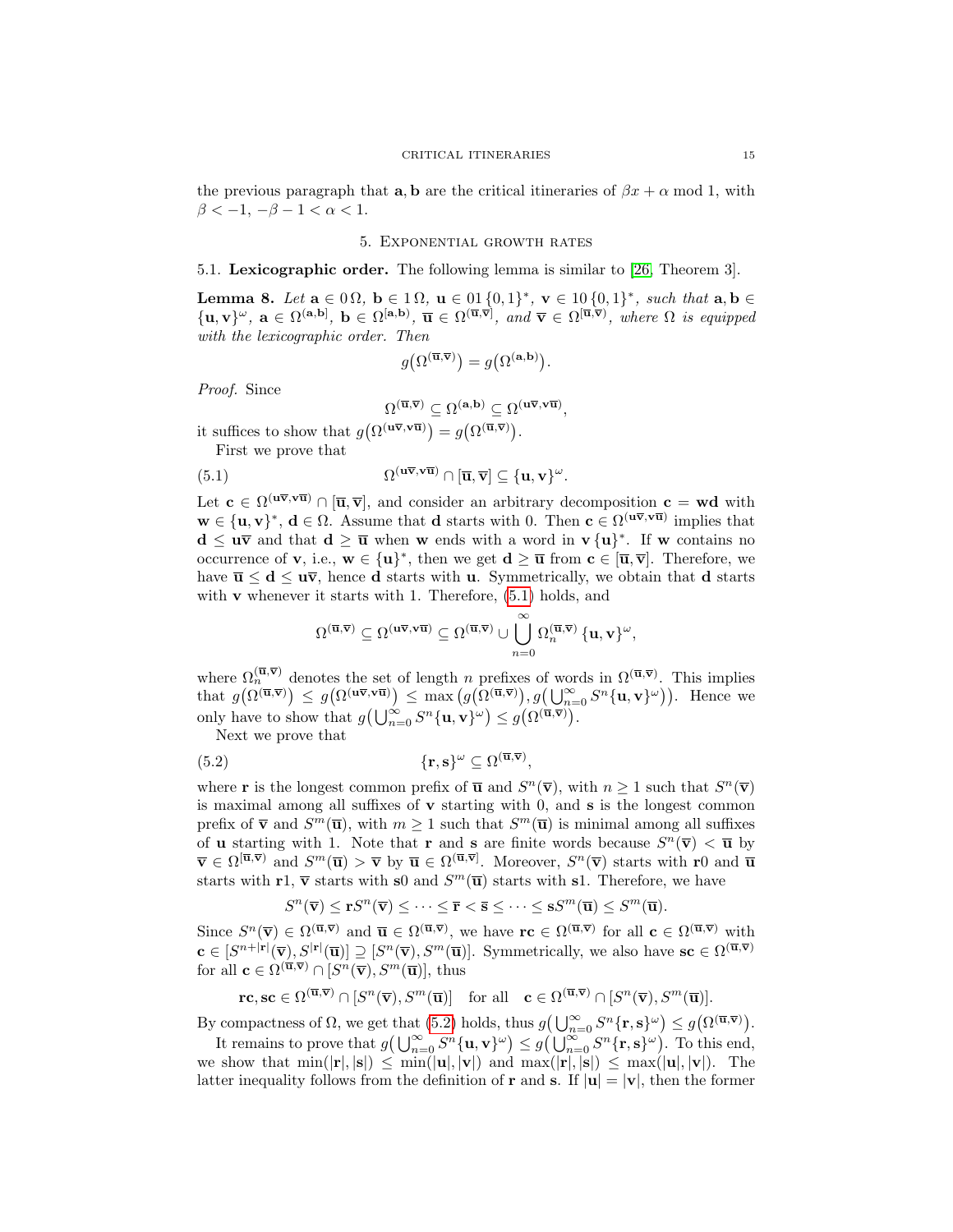inequality also holds. It remains to consider the case  $|\mathbf{u}| \neq |\mathbf{v}|$ ; w.l.o.g.  $|\mathbf{u}| < |\mathbf{v}|$ . Suppose that  $|\mathbf{r}| > |\mathbf{u}|$ . Then, for some  $k \geq n$ ,  $S^k(\overline{\mathbf{v}})$  starts with  $\mathbf{u}t0$ , with some prefix **t** of **u**, while  $\overline{\mathbf{u}}$  starts with **ut** 1. Write  $S^m(\overline{\mathbf{u}}) = \mathbf{w}1\mathbf{c}$ , with **w** a suffix of **ut** of length at most |**u**|. As  $S^{k+|\textbf{ut}|-|\textbf{w}|}(\overline{\textbf{v}})$  starts with **w**0, and  $\overline{\textbf{v}} \leq S^{k+|\textbf{ut}|-|\textbf{w}|}(\overline{\textbf{v}})$ , we obtain that  $|\mathbf{s}| \leq |\mathbf{w}| \leq |\mathbf{u}|$ . Therefore, we have  $\min(|\mathbf{r}|, |\mathbf{s}|) \leq \min(|\mathbf{u}|, |\mathbf{v}|)$ , which concludes the proof of the lemma.

5.2. **Proof of Theorem [2.](#page-4-4)** We show first that  $(3')$  implies  $(3)$ , when  $(1)$  and  $(2)$ hold. We only have to show that each **u** satisfying the conditions of  $(3)$  starts with 01 (and, symmetrically, **v** starts with 10). If  $\bar{u}$  started with 00, then we had  $\bar{u} = \bar{0}$  and thus  $g(\Omega^{(\overline{\mathbf{u}},\overline{\mathbf{v}})})=1$ , contradicting the assumption that  $g(\Omega^{(\overline{\mathbf{u}},\overline{\mathbf{v}})})=g(\Omega^{(\mathbf{a},\mathbf{b})})>1$ . The converse implication is a direct consequence of Lemma [8.](#page-14-1)

5.3. Alternating lexicographic order. For the alternating case, the following lemma and the subsequent remarks show that the condition  $g(\Omega^{(\overline{\mathbf{u}},\overline{\mathbf{v}})}) = g(\Omega^{(\mathbf{a},\mathbf{b})})$ is often easy to verify. (Recall that  $g(\Omega^{(\overline{\mathbf{u}},\overline{\mathbf{v}})})$  can be determined by Lemma [3.](#page-8-0)) However, Example [3](#page-3-0) in Section 3 shows that, contrary to the case of positive  $\beta$ , it is not sufficient that  $\mathbf{a}, \mathbf{b} \in {\mathbf{u}, \mathbf{v}}^{\omega}$  and  $(\overline{\mathbf{u}}; \overline{\mathbf{v}})$  is a pair of critical itineraries.

<span id="page-15-1"></span>Lemma 9. Let  $a \in 0 \Omega$ ,  $b \in 1 \Omega$ ,  $u \in 0 \{0,1\}^*$ ,  $v \in 1 \{0,1\}^*$ , such that  $a, b \in \Omega$  $\{\mathbf u,\mathbf v\}^\omega,\ \mathbf a\in\Omega^{(\mathbf a,\mathbf b)},\ \mathbf b\in\Omega^{[\mathbf a,\mathbf b)},\ \overline{\mathbf u}\in\Omega^{(\overline{\mathbf u},\overline{\mathbf v})},\ and\ \overline{\mathbf v}\in\Omega^{[\overline{\mathbf u},\overline{\mathbf v})},\ where\ \Omega\ is\ equipped$ with the alternating lexicographic order. If  $g(\Omega^{(\overline{\mathbf{u}},\overline{\mathbf{v}})})^{-|\mathbf{u}|} + g(\Omega^{(\overline{\mathbf{u}},\overline{\mathbf{v}})})^{-|\mathbf{v}|} < 1$ , then .

$$
g\big(\Omega^{(\overline{\mathbf{u}},\overline{\mathbf{v}})}\big)=g\big(\Omega^{(\mathbf{a},\mathbf{b})}\big)
$$

Proof. Let

 $\mathbf{a}_{\min} = \overline{\mathbf{u}}, \quad \mathbf{a}_{\max} = \mathbf{u}\overline{\mathbf{v}}, \quad \mathbf{b}_{\min} = \mathbf{v}\overline{\mathbf{u}}, \quad \mathbf{b}_{\max} = \overline{\mathbf{v}}, \quad \text{if } |\mathbf{u}| \text{ and } |\mathbf{v}| \text{ are even},$  $\mathbf{a}_{\min} = \overline{\mathbf{u} \mathbf{v}}, \ \mathbf{a}_{\max} = \mathbf{u} \overline{\mathbf{u} \mathbf{v}}, \ \mathbf{b}_{\min} = \mathbf{v} \overline{\mathbf{v} \mathbf{u}}, \ \mathbf{b}_{\max} = \overline{\mathbf{v} \mathbf{u}}, \ \text{if } |\mathbf{u}| \text{ and } |\mathbf{v}| \text{ are odd},$  $\mathbf{a}_{\min} = \overline{\mathbf{u}}, \quad \mathbf{a}_{\max} = \mathbf{u}\mathbf{v}\overline{\mathbf{u}}, \ \mathbf{b}_{\min} = \mathbf{v}\mathbf{v}\overline{\mathbf{u}}, \ \mathbf{b}_{\max} = \mathbf{v}\overline{\mathbf{u}}, \ \text{if } |\mathbf{u}| \text{ is even and } |\mathbf{v}| \text{ is odd},$  $\mathbf{a}_{\min} = \mathbf{u}\overline{\mathbf{v}}, \ \mathbf{a}_{\max} = \mathbf{u}\mathbf{u}\overline{\mathbf{v}}, \ \mathbf{b}_{\min} = \mathbf{v}\mathbf{u}\overline{\mathbf{v}}, \ \mathbf{b}_{\max} = \overline{\mathbf{v}}, \ \text{if } |\mathbf{u}| \text{ is odd and } |\mathbf{v}| \text{ is even.}$ Then  $\mathbf{a}_{\min} \leq \mathbf{a} \leq \mathbf{a}_{\max}$  and  $\mathbf{b}_{\min} \leq \mathbf{b} \leq \mathbf{b}_{\max}$ , thus  $\Omega^{\left(\mathbf{a}_{\min},\mathbf{b}_{\max}\right)}\subseteq\Omega^{\left(\mathbf{a},\mathbf{b}\right)}\subseteq\Omega^{\left(\mathbf{a}_{\max},\mathbf{b}_{\min}\right)}$ 

and  $\Omega^{(a_{\min},b_{\max})} \subseteq \Omega^{(\overline{\mathbf{u}},\overline{\mathbf{v}})} \subseteq \Omega^{(a_{\max},b_{\min})}$ . We first prove that

<span id="page-15-0"></span>(5.3) 
$$
\Omega^{(\mathbf{a}_{\max}, \mathbf{b}_{\min})} \cap [\mathbf{a}_{\min}, \mathbf{b}_{\max}] \subseteq {\mathbf{u}, \mathbf{v}}^{\omega}
$$

Let  $c \in \Omega^{(a_{\max},b_{\min})} \cap [a_{\min},b_{\max}]$ , and consider an arbitrary decomposition  $c = wd$ with  $w \in \{u, v\}^*, d \in \Omega$ . Assume that d starts with 0. Then d starts with u because  $a_{\min} \le d \le a$ . Here, the inequality  $a_{\min} \le d$  comes from the following considerations. If |u| and |v| are even, then  $d \ge \overline{u}$  as in the proof of Lemma [8.](#page-14-1) If |u| and |v| are odd, then  $d \ge \overline{uv}$  follows from  $c \in [\overline{uv}, \overline{vu}]$  when  $w \in \{uv\}^* \cup v \{uv\}^*$ and from  $c \in \Omega^{(\mathbf{u}\overline{\mathbf{w}}, \mathbf{v}\overline{\mathbf{v}})}$  when w ends with a word in  $\{\mathbf{u}, \mathbf{v}\}\$ , If  $|\mathbf{u}|$  is even and |**v**| is odd, then  $\mathbf{d} \geq \overline{\mathbf{u}}$  follows from  $\mathbf{c} \in [\overline{\mathbf{u}}, \mathbf{v}\overline{\mathbf{u}}]$  when  $\mathbf{w} \in {\{\mathbf{u}\}}^* \cup {\mathbf{v}\{\mathbf{u}\}}^*$  and from  $c \in \Omega^{(\mathbf{u}\times \overline{\mathbf{u}}, \mathbf{v}\times \overline{\mathbf{u}})}$  when w ends with a word in  $\{\mathbf{u}\mathbf{v}, \mathbf{v}\mathbf{v}\}\{\mathbf{u}\}^*$ . Finally, if  $|\mathbf{u}|$  is odd and  $|v|$  is even, then  $d \geq u\bar{v}$  follows from  $c \in [u\bar{v}, \bar{v}]$  when w is the empty word and from  $c \in \Omega^{(\mathbf{u}\mathbf{u}\bar{\mathbf{v}}, \mathbf{v}\mathbf{u}\bar{\mathbf{v}})}$  when w ends with **u** or **v**. Symmetrically, we obtain that d starts with v whenever it starts with 1. Therefore, [\(5.3\)](#page-15-0) holds, and we have

.

$$
\Omega^{(\mathbf{a}_{\min},\mathbf{b}_{\max})}\subseteq \Omega^{(\mathbf{a}_{\max},\mathbf{b}_{\min})}\subseteq \Omega^{(\mathbf{a}_{\min},\mathbf{b}_{\max})}\cup \bigcup_{n=0}^{\infty} \Omega^{(\mathbf{a}_{\min},\mathbf{b}_{\max})}_n\,\{ \mathbf{u},\mathbf{v}\}^{\omega},
$$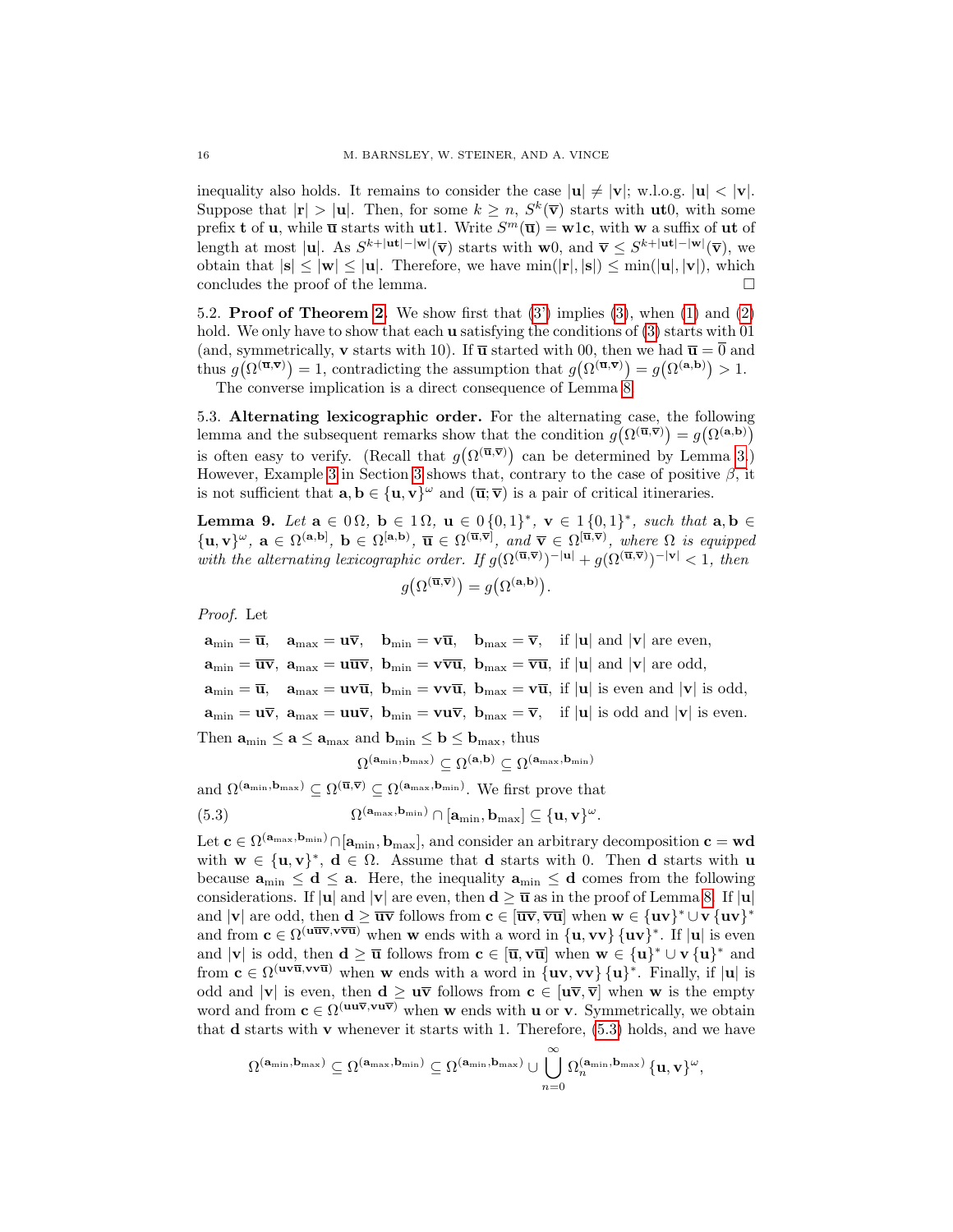thus  $g(\Omega^{(\mathbf{a}_{\max}, \mathbf{b}_{\min})}) = \max(g(\Omega^{(\mathbf{a}_{\min}, \mathbf{b}_{\max})}), g(\bigcup_{n=0}^{\infty} S^n {\{\mathbf{u}, \mathbf{v}\}}^{\omega})).$ 

Since  $g\left(\bigcup_{n=0}^{\infty} S^n \{\mathbf{u}, \mathbf{v}\}^{\omega}\right)$  is the only solution of  $x^{-|\mathbf{u}|} + x^{-|\mathbf{v}|} = 1$  with  $x \ge 1$ ,  $g(\Omega^{(\overline{\mathbf{u}},\overline{\mathbf{v}})})^{-|\mathbf{u}|} + g(\Omega^{(\overline{\mathbf{u}},\overline{\mathbf{v}})})^{-|\mathbf{v}|} < 1$  implies that  $g(\bigcup_{n=0}^{\infty} S^n \{\mathbf{u}, \mathbf{v}\}^{\omega}) < g(\Omega^{(\overline{\mathbf{u}},\overline{\mathbf{v}})}) \leq$  $g(\Omega^{(\mathbf{a}_{\max},\mathbf{b}_{\min})}),$  thus  $g(\Omega^{(\mathbf{a}_{\max},\mathbf{b}_{\min})) = g(\Omega^{(\mathbf{a}_{\min},\mathbf{b}_{\max})}),$  which gives that  $g(\Omega^{(\overline{\mathbf{u}},\overline{\mathbf{v}})}) =$  $g\big(\Omega^{(\mathbf{a},\mathbf{b})}\big)$ . In the contract of the contract of the contract of the contract of the contract of the contract of the contract of

From the proof of Lemma [9,](#page-15-1) we can also derive other conditions that guarantee  $g(\Omega^{(\overline{\mathbf{u}},\overline{\mathbf{v}})}) = g(\Omega^{(\mathbf{a},\mathbf{b})}),$  e.g.,  $g(\Omega^{(\mathbf{a}_{\min},\mathbf{b}_{\max}))^{-|\mathbf{u}|} + g(\Omega^{(\mathbf{a}_{\min},\mathbf{b}_{\max}))^{-|\mathbf{v}|} \leq 1$ , or  $g(\Omega^{(\overline{\mathbf{u}},\overline{\mathbf{v}})})^{-|\mathbf{u}|}+g(\Omega^{(\overline{\mathbf{u}},\overline{\mathbf{v}})})^{-|\mathbf{v}|}\leq 1$  and  $g(\Omega^{(\overline{\mathbf{u}},\overline{\mathbf{v}})})\leq g(\Omega^{(\mathbf{a},\mathbf{b})}).$ 

## 6. Lorenz Maps

<span id="page-16-0"></span>A Lorenz map, as defined, e.g., in [\[12\]](#page-17-25), is a function  $f : [0,1] \rightarrow [0,1]$  satisfying:

- (1) There exists a  $c \in (0,1)$  such that f is continuous and strictly increasing on  $[0, c)$  and on  $(c, 1]$ ;
- (2)  $\lim_{x \uparrow c} f(x) = 1$  and  $\lim_{x \downarrow c} f(x) = 0$ .

For  $\beta > 1, 1 \le p \le \frac{1}{\beta-1}$ , the restriction of  $f_{\beta,p}$  to  $[0, \frac{\beta}{\beta-1}]$  is thus conjugate to the Lorenz map with constant slope  $\beta$  and  $c = \frac{\beta - 1}{\beta} p$ .

In [\[12\]](#page-17-25), the authors define a fairly weak notion of what it means for a Lorenz map to be expanding. Specifically, a Lorenz map is said to be topologically expansive if there exists an  $\epsilon > 0$  such that any two distinct forward orbits  $(x_0, x_1, x_2, \ldots)$  and  $(y_0, y_1, y_2, ...)$  satisfy  $|x_i - y_i| \ge \epsilon$  for some  $i \ge 0$ . They prove that a pair  $(\mathbf{a}; \mathbf{b})$ of binary strings is a pair of critical itineraries of a topologically expansive Lorenz map if and only if  $(a; b)$  satisfy condition  $(1)$  in Definition [1.](#page-3-4)

In [\[7,](#page-17-0) [9\]](#page-17-1), for example, the authors define a stronger notion of what it means for a Lorenz map to be expanding. Specifically, a Lorenz map is an  $L_{1+\epsilon}$  map if f is differentiable except at the point c of discontinuity and if there exists an  $\epsilon > 0$  such that  $f'(x) \geq 1 + \epsilon$  for all  $x \neq c$ . In [\[22\]](#page-17-26), the author proves that if an  $L_{1+\epsilon}$  map f is transitive, then f is topologically conjugate to a (generalized)  $\beta$ -transformation. In [\[9\]](#page-17-1), the authors give necessary and sufficient conditions for an  $L_{1+\epsilon}$  map to be transitive in terms of its critical itineraries. In [\[7\]](#page-17-0), the author gives necessary and sufficient conditions for an  $L_{1+\epsilon}$  map to be topologically conjugate to a generalized  $\beta$ -transformation in terms of its critical itineraries. There does not, however, seem to be a characterization of the pairs of critical itineraries of an  $L_{1+\epsilon}$  map. The pair  $(a; b)$  with

$$
\mathbf{a} = 011\overline{100}, \qquad \mathbf{b} = 100\overline{011},
$$

is the pair of critical itineraries of an  $L_{1+\epsilon}$  map, but is not, according to the main result of this paper, the pair of critical itineraries of a generalized  $\beta$ -transformation. The pair (a; b) with

$$
\mathbf{a} = 0111\overline{10}, \qquad \mathbf{b} = \overline{10011110},
$$

is an example of a pair of critical itineraries of a topologically expanding Lorenz map, but not the pair of critical itineraries of an  $L_{1+\epsilon}$  Lorenz map. This can be verified by noting that, if  $(a, b)$  were the pair of critical itineraries of an  $L_{1+\epsilon}$  map, then by the criteria in [\[7\]](#page-17-0), it would be the pair of critical itineraries of a generalized  $\beta$ -transformation. But, by the main theorem of this paper, that is not the case.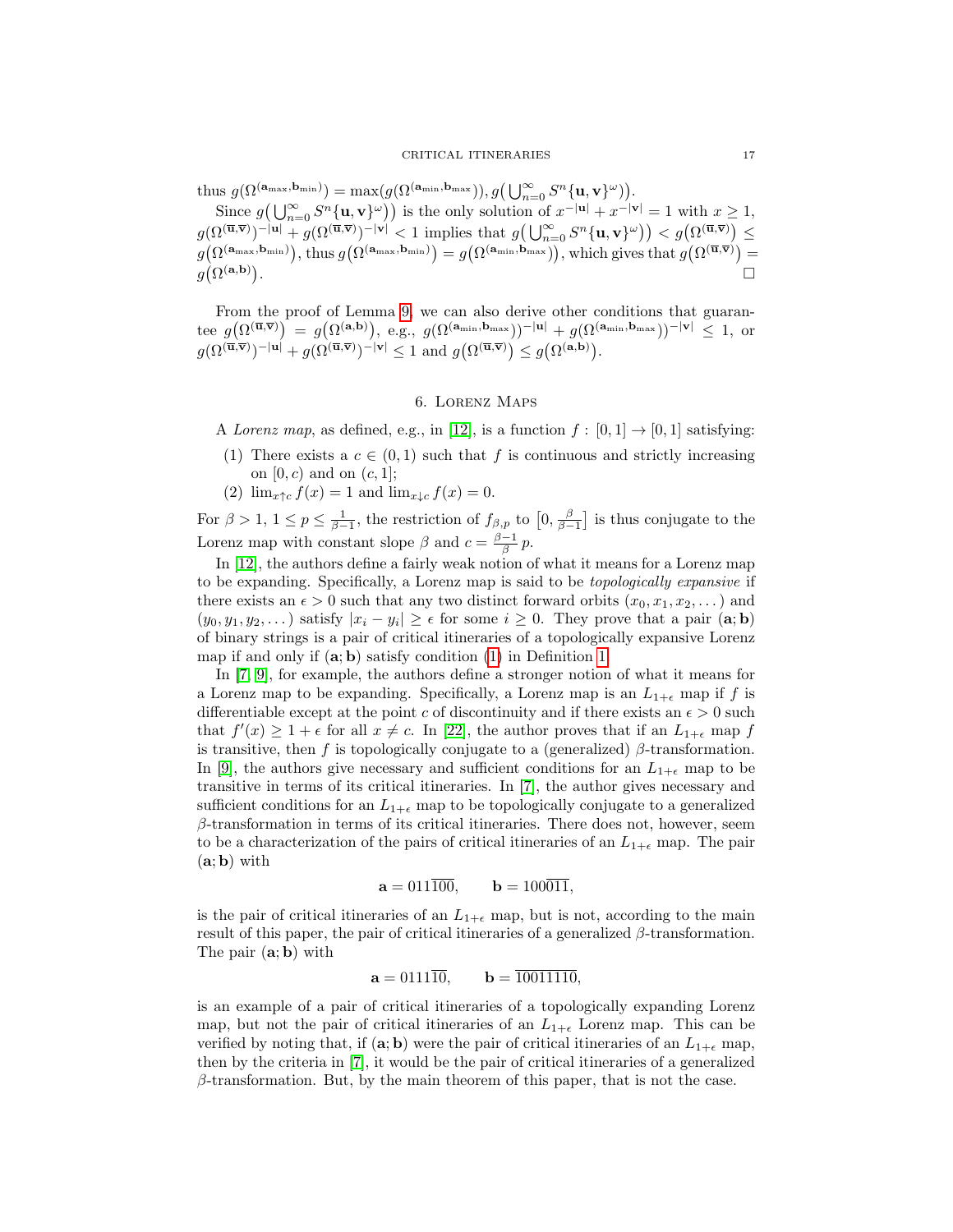#### **REFERENCES**

- <span id="page-17-4"></span>1. M. F. Barnsley, Transformations between self-referential sets, Amer. Math. Monthly 116 (2009), no. 4, 291–304.
- <span id="page-17-6"></span>2. M. F. Barnsley, B. Harding, and K. Igudesman, How to transform and filter images using iterated function systems, SIAM J. Imaging 4 (2011), no. 4, 1001–1028.
- <span id="page-17-5"></span>3. M. F. Barnsley, B. Harding, and A. Vince, The entropy of a special overlapping dynamical system, Ergodic Theory Dynam. Systems  $34$  (2014), no. 2, 469–486.
- <span id="page-17-16"></span>4. P. Collet and J. P. Eckmann, *Iterated maps on the interval as dynamical systems*, Birkhäuser, Boston, 1980.
- <span id="page-17-22"></span>5. K. Dajani and C. Kalle, Transformations generating negative  $β$ -expansions, Integers 11B (2011), Paper No. A5, 18.
- <span id="page-17-13"></span>6. L. Flatto and J. C. Lagarias, The lap-counting function for linear mod one transformations. I. Explicit formulas and renormalizability, Ergodic Theory Dynam. Systems 16 (1996), no. 3, 451–491.
- <span id="page-17-0"></span>7. P. Glendinning, Topological conjugation of Lorenz maps by β-transformations, Math. Proc. Cambridge Philos. Soc. 107 (1990), no. 2, 401–413.
- <span id="page-17-23"></span>8. P. Glendinning and T. Hall, Zeros of the kneading invariant and topological entropy for Lorenz maps, Nonlinearity **9** (1996), no. 4, 999–1014.
- <span id="page-17-1"></span>9. P. Glendinning and C. Sparrow, Prime and renormalisable kneading invariants and the dynamics of expanding Lorenz maps, Phys. D 62 (1993), no. 1-4, 22-50.
- <span id="page-17-12"></span>10. F. Hofbauer, The maximal measure for linear mod one transformations, J. London Math. Soc. (2) 23 (1981), no. 1, 92–112.
- <span id="page-17-7"></span>11. S. J. Hogan, L. Higham, and T. C. L. Griffin, Dynamics of a piecewise linear map with a gap, Proc. R. Soc. Lond. Ser. A Math. Phys. Eng. Sci. 463 (2007), no. 2077, 49–65.
- <span id="page-17-25"></span>12. J. H. Hubbard and C. T. Sparrow, The classification of topologically expansive Lorenz maps, Comm. Pure Appl. Math. 43 (1990), no. 4, 431–443.
- <span id="page-17-14"></span>13. S. Ito and T. Sadahiro, Beta-expansions with negative bases, Integers 9 (2009), A22, 239–259.
- <span id="page-17-8"></span>14. P. Jain and S. Banerjee, Border-collision bifurcations in one-dimensional discontinuous maps, Internat. J. Bifur. Chaos Appl. Sci. Engrg. 13 (2003), no. 11, 3341–3351.
- <span id="page-17-20"></span>15. C. Kalle and W. Steiner, Beta-expansions, natural extensions and multiple tilings associated with Pisot units, Trans. Amer. Math. Soc. **364** (2012), no. 5, 2281-2318.
- <span id="page-17-2"></span>16. J. P. Keener, Chaotic behavior in piecewise continuous difference equations, Trans. Amer. Math. Soc. **261** (1980), no. 2, 589-604.
- <span id="page-17-15"></span>17. L. Liao and W. Steiner, Dynamical properties of the negative beta-transformation, Ergodic Theory Dynam. Systems 32 (2012), no. 5, 1673–1690.
- <span id="page-17-19"></span>18. D. Lind and B. Marcus, An introduction to symbolic dynamics and coding, Cambridge University Press, Cambridge, 1995.
- <span id="page-17-3"></span>19. E. N. Lorenz, Deterministic nonperiodic flows, Jour. Atmospheric Sciences 20 (1963), no. 2, 130–141.
- <span id="page-17-17"></span>20. J. Milnor and W. Thurston, On iterated maps of the interval, Dynamical systems (College Park, MD, 1986–87), Lecture Notes in Math., vol. 1342, Springer, Berlin, 1988, pp. 465–563.
- <span id="page-17-11"></span>21. W. Parry, On the β-expansions of real numbers, Acta Math. Acad. Sci. Hungar. 11 (1960), 401–416.
- <span id="page-17-26"></span>22. Symbolic dynamics and transformations of the unit interval, Trans. Amer. Math. Soc. 122 (1966), 368–378.
- <span id="page-17-10"></span>23. A. Rényi, Representations for real numbers and thier ergodic properties, Acta Math. Acad. Sci. Hungar. 8 (1957), 477–493.
- <span id="page-17-9"></span>24. A. N. Sharkovsky and L. O. Chua, Chaos in some 1-d discontinuous maps that appear in the analysis of electrical circuits, IEEE Trans. Circuits Systems I Fund. Theory Appl. 40 (1993), no. 10, 722–731.
- <span id="page-17-21"></span>25. F. Shultz, Dimension groups for interval maps. II. The transitive case, Ergodic Theory Dynam. Systems 27 (2007), no. 4, 1287–1321.
- <span id="page-17-24"></span>26. L. Silva and J. Sousa Ramos, Topological invariants and renormalization of Lorenz maps, Phys. D 162 (2002), no. 3-4, 233–243.
- <span id="page-17-18"></span>27. W. Steiner, Digital expansions with negative real bases, Acta Math. Hungar. 139 (2013), no. 1-2, 106–119.